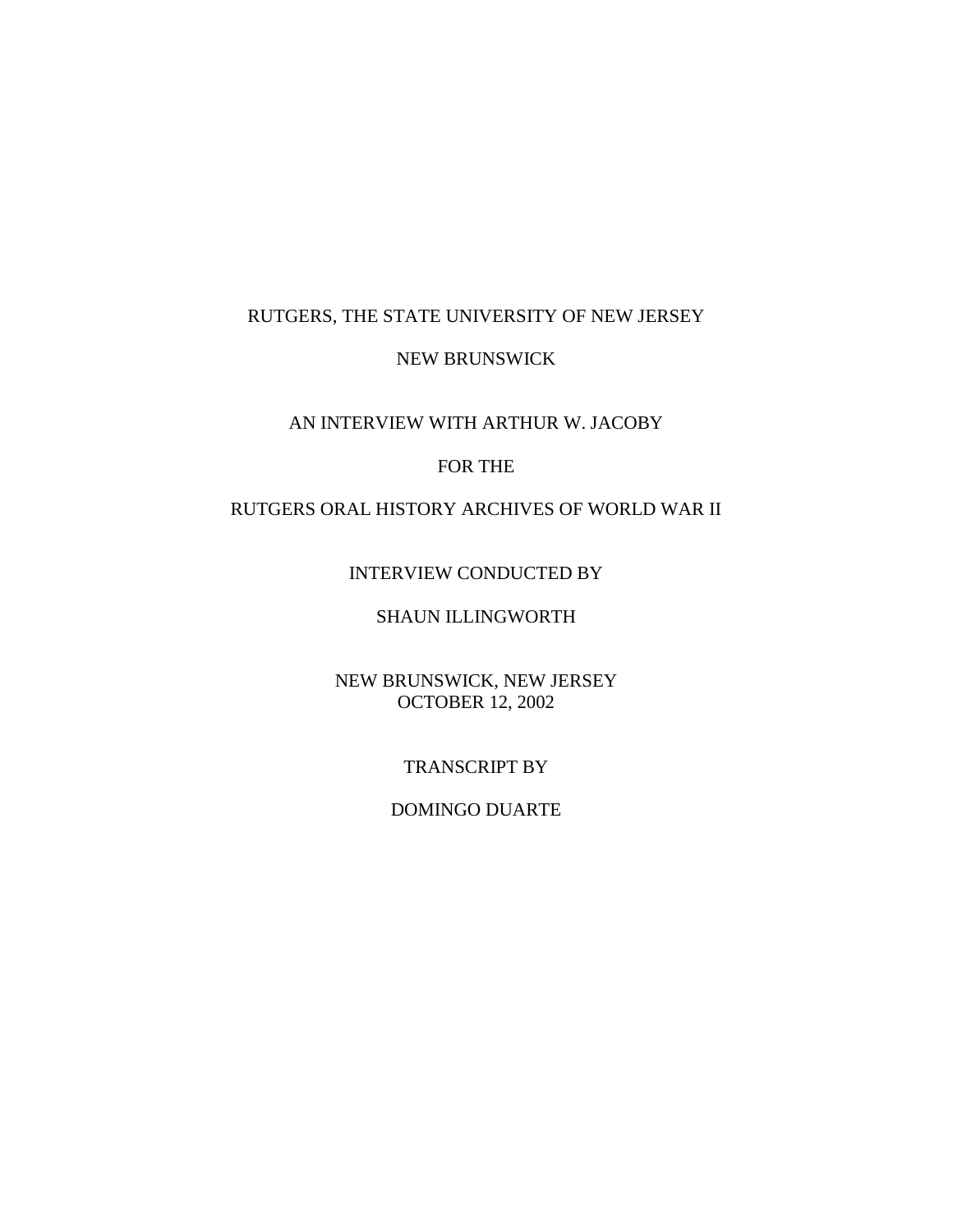Shaun Illingworth: This begins an interview with Dr. Arthur W. Jacoby on October 12, 2002, in New Brunswick, New Jersey, with Shaun Illingworth. Dr. Jacoby, thank you very much for stopping by today.

Arthur Jacoby: It's a pleasure to be here, Shaun.

SI: You went to great lengths to be here for this interview.

AJ: Right, right.

SI: To begin, I would like to ask you a few questions about your parents, beginning with your father, who was originally from Boston.

AJ: That's correct.

SI: Was his family always from Boston?

AJ: No, my father left Boston at a very early age. His father went blind and he sold newspapers on the street in Boston and, eventually, came down to New York and he worked as a signaler … at the New York Stock Exchange. What that means is that he was up in a window at the exchange and people on the street signaled him, with hand signals, and he relayed that information inside.

SI: What can you tell me about your mother?

AJ: My mother was born in New York City, … one of six, and she became a legal secretary in New York City.

SI: Your father, as you wrote on our survey, was also a veteran.

AJ: Yes, yes.

SI: Do you know anything about his experiences in World War I?

AJ: Well, he was a veteran of World War I, but … he was stationed on the Island of Manhattan during that period of time. He didn't go overseas, but I didn't hear too much about his experiences.

SI: Were your parents first-generation Americans? Is there any immigration history in your family?

AJ: Yes. My mother's parents were from Russia, sometimes it was called Poland, I mean, the border changed very frequently, and they were right on the border, … from a city called Czestochowa, don't ask me to spell it, but my wife and I visited that city several years ago on a tour of Eastern Europe, and it's quite a modern city today, but, in those days, it was quite small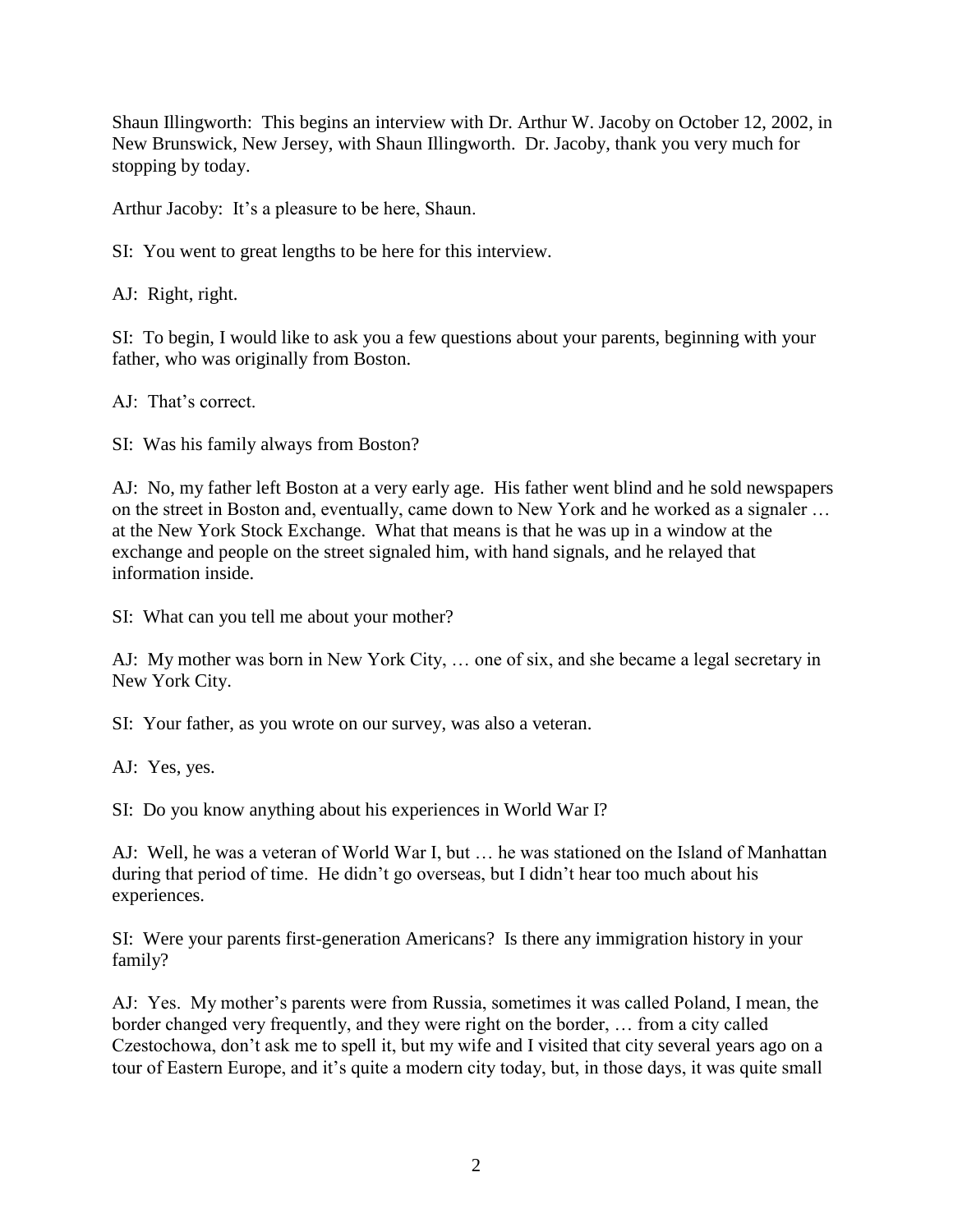and provincial. My father's parents were from Vienna and we also visited Vienna on that same trip and, as you know, Vienna is quite a modern, beautiful city today.

SI: Did you ever find out why your grandparents immigrated?

AJ: I think they were looking for a better life and they came over when there was sort of a mass migration of people from Eastern Europe and Russia.

SI: Did you ever hear any stories about *pogroms* or anything like that?

AJ: I've heard some stories, yes, about that. My father's name, originally, was Jacobowitz, and that was the name he used in Boston, but, … when he came to New York City, all his friends called him Jacoby and that stuck and that's the way it is.

SI: Your father was a signaler at the stock market.

AJ: Yes.

SI: Was he there during the Crash, in that period?

AJ: I imagine he was, but I didn't hear too much about that.

SI: How did your parents meet?

AJ: I believe it was a blind date and that's about all I know of it.

SI: Where did you grow up?

AJ: I grew up in Paterson, New Jersey, and my father had a gas station in Ridgewood, New Jersey, including a tire store that was attached to it, and he worked seven days a week, so, I didn't see very much of him. We didn't have very much. As a matter-of-fact, we had a car that we shared with an aunt and uncle of mine and we had it every other weekend. This was during the Depression. Looking back, compared to today, we had very little.

SI: How did your father's business fare during the Great Depression?

AJ: He did all right. I believe … he was quite busy. Salaries and income, at that time, was very low. I think he made about fifty or sixty dollars a week, but, in those days, it was enough to get us by.

SI: How did the Great Depression affect Paterson and your neighborhood?

AJ: Well, Paterson was called the "Silk City of the World." … It was the biggest silk processing city in the world. Silk would be brought over from China and there were factories in Paterson that manufactured material from silk and it was a thriving business, until the Depression, and then, the factories became idle and I remember when we had the big flood of Paterson. I don't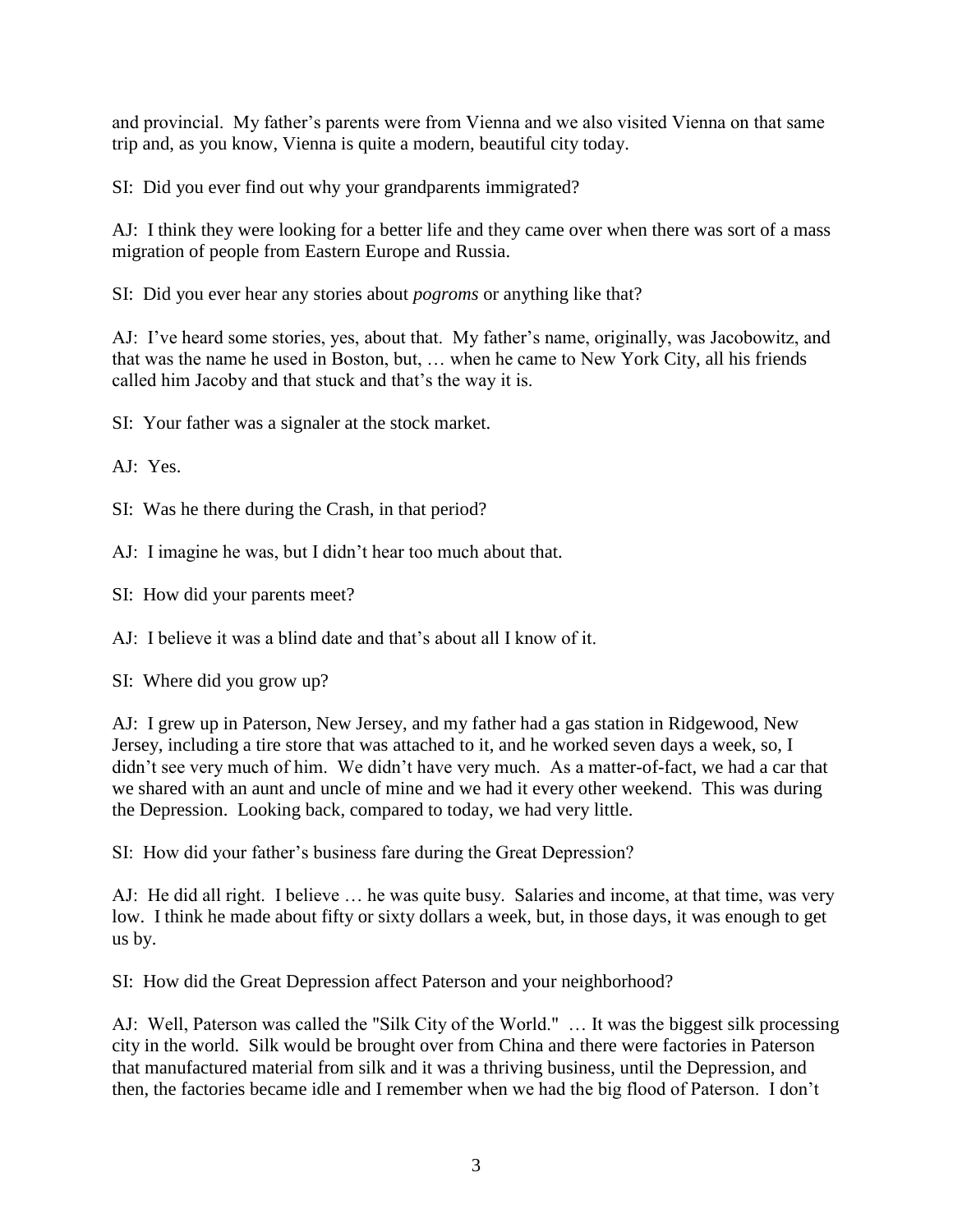recall the date, but it was in the … early '30s, and I remember walking downtown to see it. I was just a little boy and I walked several miles and the whole business district, downtown area of Paterson, was under water and I could see all these factories that were empty, and the police and other people rowing boats down there. I don't think Paterson ever recovered from … the loss of jobs and so forth, but it was quite an elegant city when I was growing up, especially, well, not the part I lived in at first, it was fairly poor, but, then, we moved a little further uptown, a little better class situation. I moved from one school to another and it was a part of Paterson that had very fine homes. I mean, I was in Paterson recently, in the downtown section, and it has deteriorated markedly. The school that I went to, School Number 13, was rated very highly and it was a first class public school and, now, it is surrounded by … high fences with graffiti all over the place. … It doesn't look good at all. I went to high school at Paterson Eastside High, which was quite a great high school in those days. In the class ahead of me was Larry Doby, who was the first black player in the American League, right after Jackie Robinson, a few months after Jackie Robinson entered the National League, and Larry was a football star, and I saw him at our fiftieth reunion, because he married a girl in our class, even though he was a class ahead of us, and I told him, at that time, that I was on the playing field on Saturday, like he was, except I was in the band at halftime. He was a great fullback. He also played baseball, but, in high school, you don't pay too much attention to baseball, at least in those days, and I don't think I ever saw him play. He also was a great basketball star. Also in my class was Allen Ginsburg, who became a good friend of mine, and he sat next to me in English class. He was a very quiet, unassuming person, clean-shaven, with braces on his teeth, and a very bright guy. His father was a poet and, also, a teacher at Central High School, which was another high school, *the* other high school, in Paterson. I think there are three now, but Allen was, as I say, … a very quiet guy and very bright, and I saw him at my twenty-fifth reunion, my fiftieth reunion, we had our pictures taken together, and, now, he is now deceased. I was in the marching band. I was in the orchestra, played the clarinet, and I enjoyed that and I remember, in the early '40s, that recruiting people came to the school, it was during the war, and they told us that we were too young, at least my class, that it'd be very, very doubtful that the war would last that long and we would be in it. I remember Pearl Harbor. I was sitting at my desk at home, doing homework, and the news came over the air and my mother came up to me and she said, "Does this mean we're in the war?" I said, "I think so."

SI: Before Pearl Harbor, how much had you known about what was going on in Europe and Asia?

AJ: Well, we knew quite a bit. We knew quite a bit. … I don't believe I read any newspapers in those days, but we listened to the radio and the news was coming over all the time. As a matterof-fact, there were kids on the street with newspapers yelling, "Extra, extra," like you see in the movies sometimes, and this actually happened. My brother started Rutgers in 1939. He was the Class of '43. He was the sports editor of the *Targum* and, eventually, became a Loyal Son. He was very active in alumni affairs later on and became his class reporter. He played 150-pound football and was a journalism major and we used to go down to New Brunswick and visit him every once in a while. He lived in Hegeman Hall as a freshman and, later, moved to a fraternity house, Sigma Alpha Mu, and so, I got to know Rutgers fairly well from visiting my brother, and the whole school was contained [in] what they call the College Avenue Campus now. We called it Queens Campus. NJC [New Jersey College for Women] was a good walk, distance away. …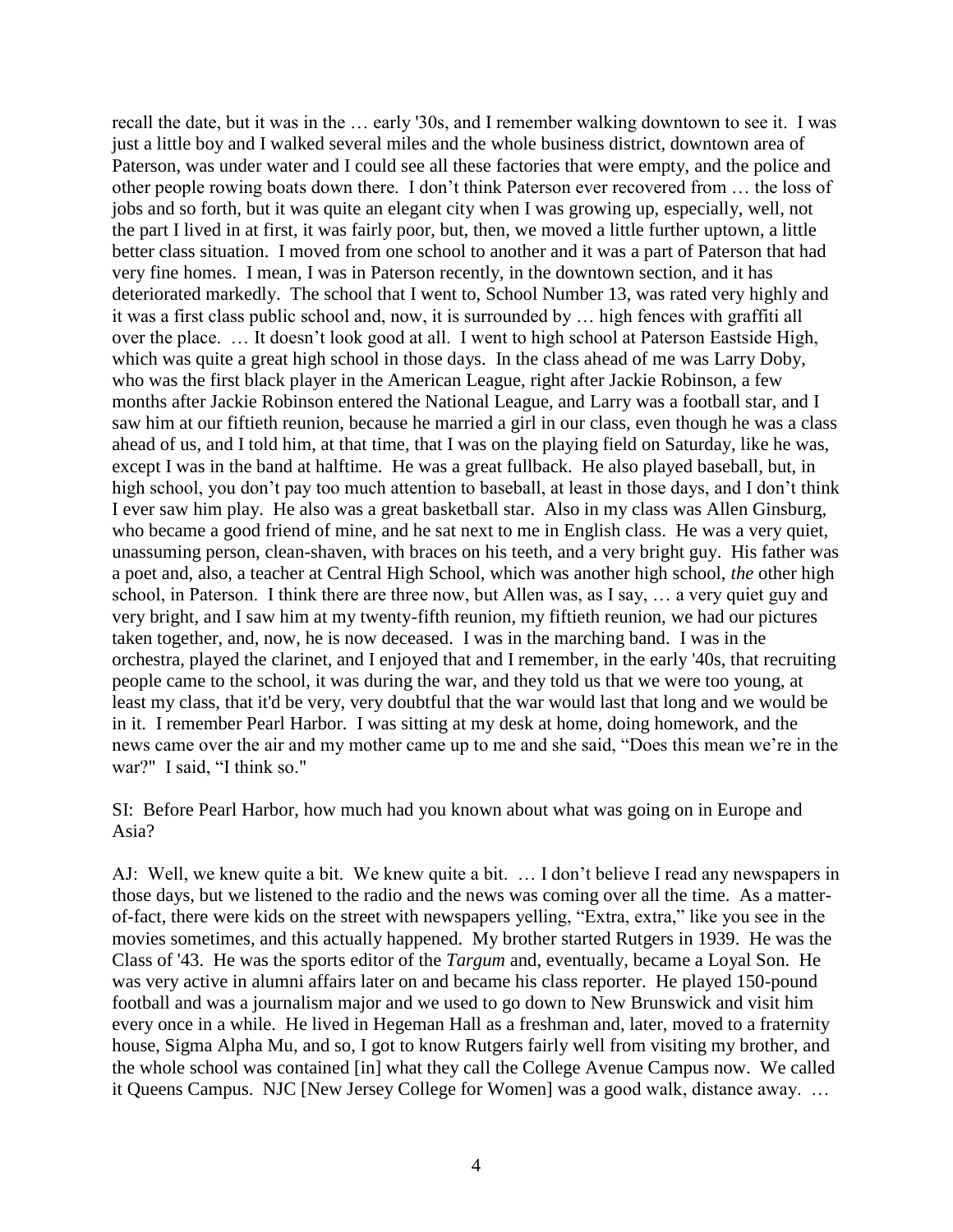SI: Did your parents have any relatives still living in Europe at the time of the outbreak war?

AJ: Yes, they did, but we didn't know them. They were a couple of generations past, but we didn't know them and they were lost, but we did have some of my father's relatives who wrote us, early in the war, that they were trying to get out of Germany and … could we help them? and we didn't have very much, as I said, but we did what we could, and [there were] a lot of papers to be signed and affidavits and all sorts of things and, finally, they got out of the country and went to Shanghai, China, … where they lived for some time and did business there and were citizens there. I think, eventually, they came to California, but I don't think we ever met them.

SI: You were very much aware of the plight of the Jews in Germany.

AJ: Oh, yes, yes, oh, yes.

SI: How important was religion in your life growing up? Did your family keep a kosher home?

AJ: No. We weren't kosher. My grandparents were and they lived in the Bronx, New York. My father didn't have any family. They were gone. So, I never knew [them]; well, no, I shouldn't say that. I knew my father's mother, my … [paternal] grandmother. She lived with us for a number of years in Paterson until she died. I did go to religious school, Hebrew school, in Paterson and I did have a *bar mitzvah,* and my brother did, too, and … mine was done up in Rockland County, a small place, because we couldn't afford having anything better than that, I should say more than that, in Paterson, yes.

SI: What did your parents think of Franklin Roosevelt before the war, during the Depression?

AJ: They liked him. He was … very much liked by my parents. I know that. My father was a Republican, my mother was a Democrat, I think mainly because my father worked in Ridgewood, New Jersey, which was a totally Republican city and pretty much restricted. I don't think we could have lived there. As a matter-of-fact, I caddied at the Ridgewood Country Club. I used to hitchhike from Paterson to the country club and I would carry a big, heavy men's bag, leather bag. I was just a little kid at the time and, for eighteen holes, I would get a dollar and a quarter tip and, if you were very good, you would get a half dollar tip, but I was never very good, [laughter] but on caddies' day, which was Monday, when they would irrigate the golf course and do work on it, the caddies would play. We were allowed to play and we did and we had a lot of fun, but that was the only time that a Jewish kid could play on that course.

SI: Did you see any other signs of anti-Semitism?

AJ: I did, in school. … Yes, there were several occasions and did you want me to repeat them?

SI: If you want to.

AJ: I remember, one of my close friends, lived a couple of blocks from me in Paterson, invited me to a Halloween party at his church, which I attended, and I wore a Popeye outfit, with a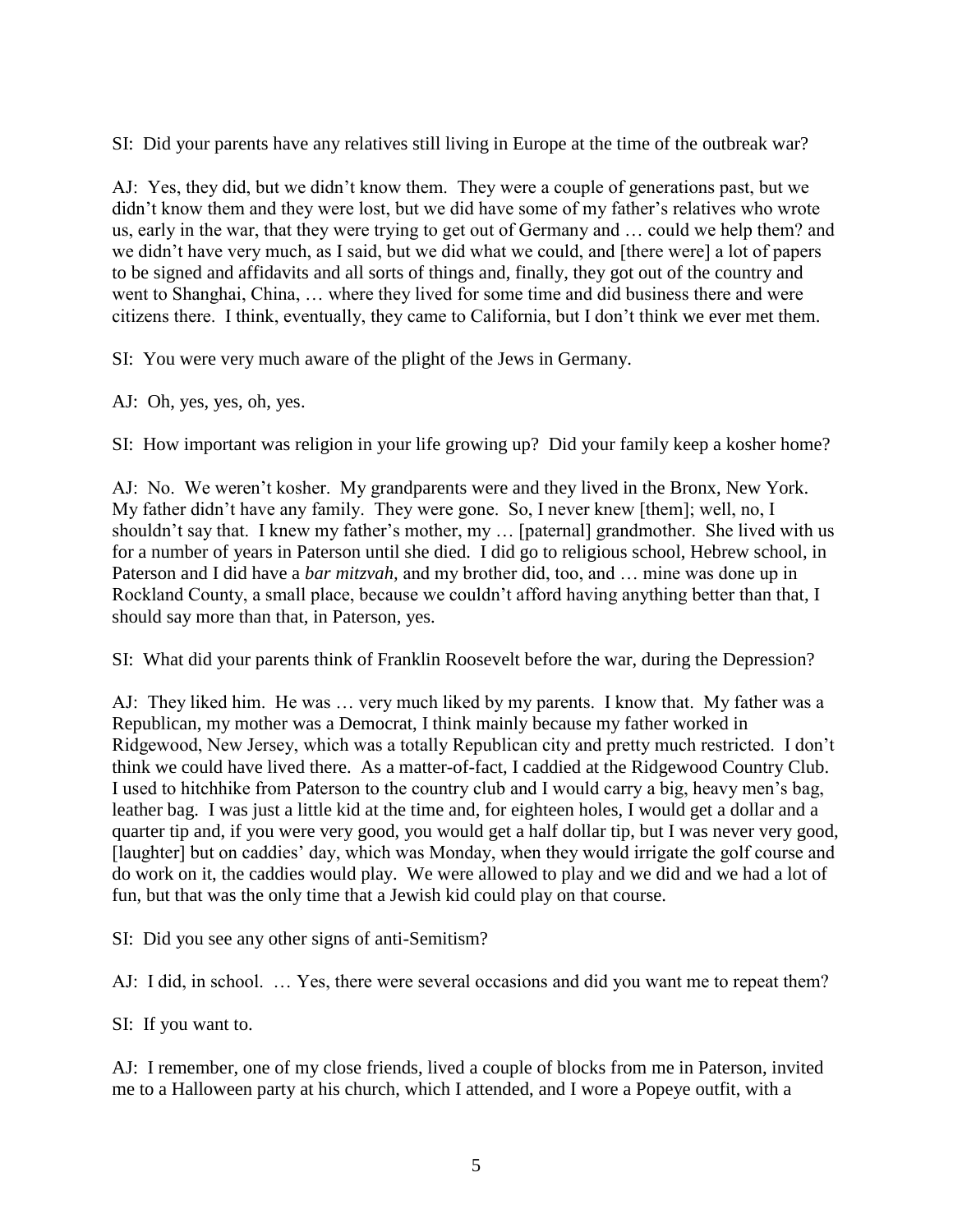mask, and we paraded around and people got prizes for their costumes and so forth,, and then, came the time, … the announcement, "Everybody take their masks off." So, I took mine off and there were some guys at the other end pointing at me and saying, "What's he doing here?" things like that, which affected me very, very greatly. In class, in grammar school, the classrooms were decorated with ribbons of red and green hanging from the walls, and I remember marching in with the rest of my class one day and there was one ribbon that was entangled and not hanging properly, so, I reached up and loosened it, and the teacher, who was part of the church hierarchy in town, yelled at me, "Arthur, don't touch that just because you don't believe," and everybody turned around and stared at me, and that's one thing I've never forgotten. I was just a little kid then and, you know, a lot of stuff like that and, one day, I was out for a holiday, I think it was Yom Kippur, and, when I came back to school the next day, the teacher said to me, "What did you do yesterday? Did you go to the movies?" I said, "No, I went to temple." You know, stuff like that, but it hurt.

- SI: Do you remember hearing anything about *Bund* activity in northern New Jersey?
- AJ: About what?
- SI: The German-American *Bund*?
- AJ: I heard of it, but not very much. I didn't know too much about it, but I did hear of it, yes.
- SI: In high school, what were your interests, both in the classroom and extracurricular activities?
- AJ: Well, extracurricular, as I said, I played the clarinet. I took lessons in high school.
- SI: When did you begin to play the clarinet?

AJ: I guess when I was a sophomore, and my parents bought me a clarinet and it cost, I remember, … twenty-six dollars and that was a big expense for them and, as a matter-of-fact, I still have that clarinet today and I play it today. I had lessons, and then, when I was good enough, I joined the band and joined the school orchestra, and what else did I do? I started playing drums a little bit and they wanted to start up a drum and bugle corps and I was part of that, but it never took off. That's about it in high school. I wasn't a very good student in high school. I didn't do much homework [laughter] and I got by. Some grades were quite good and others were not, but I was sort of a middle-of-the-road person at that time. … Looking back, I was really quite immature, so that when I hit college, when I hit Rutgers, I didn't know how to study, I didn't know how to do anything, and I'm surprised I didn't flunk out the first year. [laughter]

- SI: The war broke out while you were in high school.
- AJ: Yes.

SI: How did the war affect both your life in high school and, also, your neighborhood and town?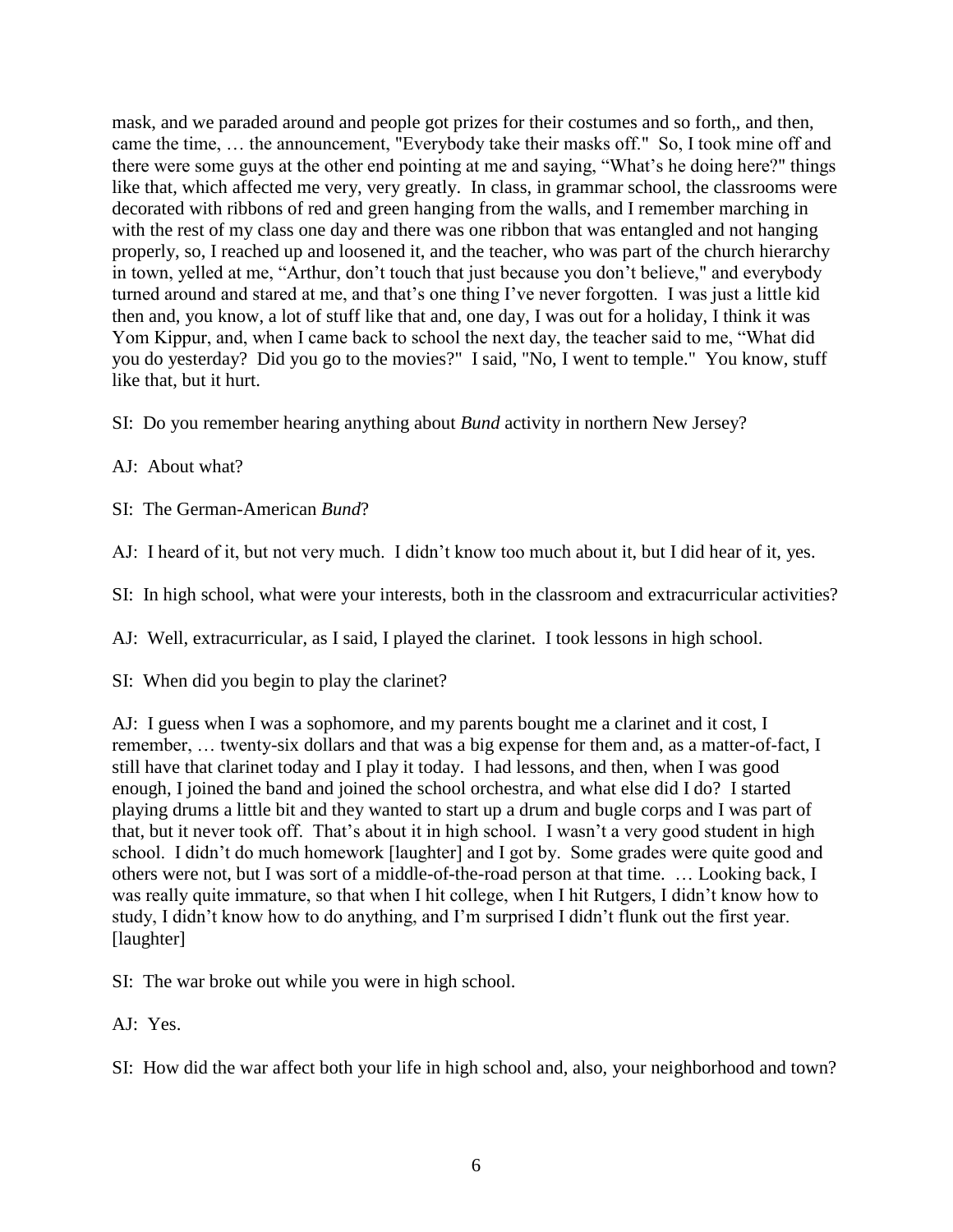AJ: Well, the neighborhoods were mobilized. I mean, my brother went off into the Army. He was drafted. He went into the Air Transport Command and was finally stationed, for two or three years, up in Newfoundland. He became a staff sergeant. … I was a volunteer air raid warden and we had air raid drills ... constantly, and I had an armband and made sure that all lights were out in the neighborhood and things like that. The Wright Aeronautical factory was quite big in Paterson in those days and you could hear them testing the aircraft engines twentyfour hours a day. There was just a constant roar of motors, twenty-four hours. I remember Memorial Day parades, and I was just telling … my daughter the other day, I remember seeing Civil War veterans [laughter] in those parades and, each year, there were a couple less and, finally, they were all gone. … I was in the Boy Scouts and I marched in those parades and we used to camp out and do a lot of things. Some of my Scout leaders were in the war and some were badly wounded and a couple were killed. … That was very enjoyable; the Boy Scouts was a good outfit.

SI: How long were you in the Boy Scouts?

AJ: Several years, I don't remember.

SI: How far did you go in rank?

AJ: I just became a Second Class.

SI: Do you remember any scrap drives or bond drives in Paterson?

AJ: Oh, sure. I remember all the songs, you know, "Any bonds today? Bonds of Freedom, that's what I'm selling. Any bonds today?" and so forth, and there were posters all over and, as I say, … the war touched everybody and … people had star decals in their windows if they had somebody in the service and, finally, at my house, we had two, when I went in, and my father used to wait at the corner for … the postman to deliver the mail.

SI: Do you remember the rationing policies and how that affected your family?

AJ: Yes, gasoline, for instance, was rationed and we used to have stickers on the windshields, according to how much … gas you can get and so forth, and things were in short supply, for instance, cigarettes. One of the cigarette companies, I forget which one, had a green label on it, and then, they changed it to white, because the green dye was used for war purposes, things like that. … We had some soldiers in Paterson, stationed there, with antiaircraft units around the city, to protect the Wright plants and, during the night, we had searchlights, every night, roaming the sky. They were practicing and whenever a plane would fly overhead, there might be three or four searchlights right on it.

SI: How did the Wright factory influence the town? It must have expanded a great deal during the war.

AJ: Yes. Everybody was working and a lot of women were working, because the men were gone, and … it was a bustling city, I must say.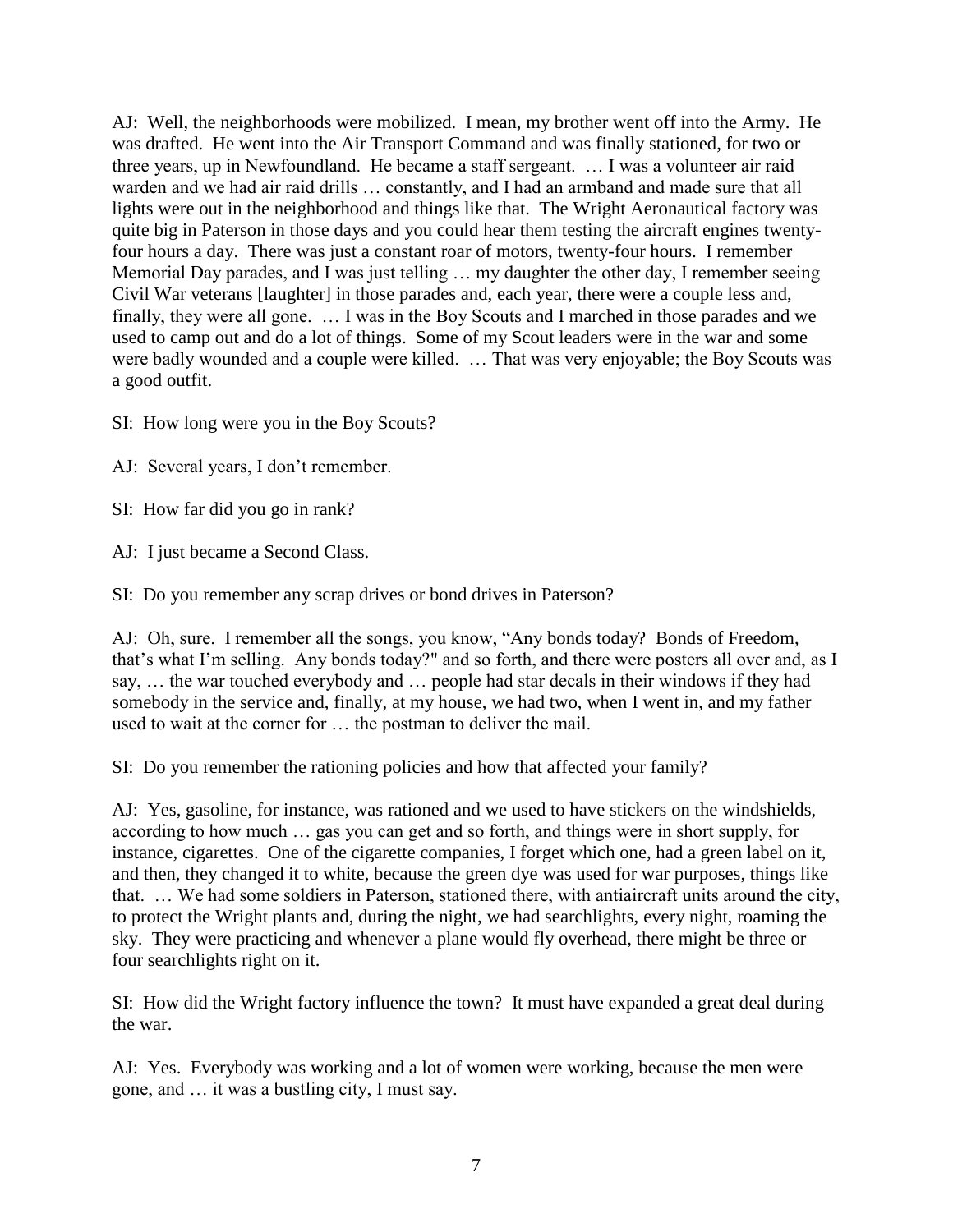SI: Did you ever do any war work after school? We talked about your air raid warden activities.

AJ: No, nothing special that I can remember.

SI: Was there a USO or Red Cross in town?

AJ: Probably was. My aunt, who died two years ago, age 103, worked for the American Red Cross and she was very busy, and I think they were making bandages and stuff like that.

SI: You mentioned earlier that recruiters came to your school and said that you would probably not be involved in the war. Did you believe that at the time?

AJ: Yes, we believed it. [laughter]

SI: When did you begin to realize that you would be involved?

AJ: [laughter] Well, I guess towards graduation, but I graduated Eastside at age sixteen, almost seventeen. I was seventeen a month later, so, I still wasn't eligible to go into the service, and so, I started at Rutgers. Rutgers was … the obvious school I was going to, since my brother had gone there. It was a New Jersey school, it was close enough that I could come home weekends if I wanted to and it was relatively inexpensive. So, that's where I went. It was on the quarter system, so that I started right away, the end of June. As I said, it hit me like a ton of bricks, because, for instance, the course in English, which was my best course in high school, I failed the first semester. [laughter] I was a biological sciences major and I took physics at Van Dyck Hall, which I did very poorly in, chemistry, biology and some others I can't think of at the moment, but, then, I joined the ASTPR, [Army Specialized Training Program (Reserve)], which was very active here at Rutgers. They had regular Army people here taking engineering courses and I joined them as a seventeen-year-old, and I went through a couple of semesters, or a couple of quarters, with them and I had differential calculus and engineering drawing, which helped me very much later on, and things like that. We marched through the streets from class-to-class and … Rutgers was on a real war footing at that time. I had had ROTC, and so, I knew a little bit about the service and how to salute and do all those things, and then, finally, in the spring of 1944, I left school, simply because I was approaching my eighteenth birthday and I knew I would be inducted at that time, or not inducted, but put on active duty, because I was already in the service. I had an Army serial number.

SI: Since your brother was in the Air Transport Command, had you given any thought to enlisting in the Air Force?

AJ: Well, there was no such thing as Air Force in those days. The Air Force was … part of the Army and, ... if I can remember correctly, you just don't choose what you want to do, unless it's Navy or Army or Marines, but I had something like four months before I was eighteen, so, I took a job in New York City, in the Wall Street area, at the Great American Insurance Company as an office boy, on the fourteenth floor. … I used to commute into New York every day by steam train from Paterson and I took the Hudson tubes across, either that or the ferry, and this building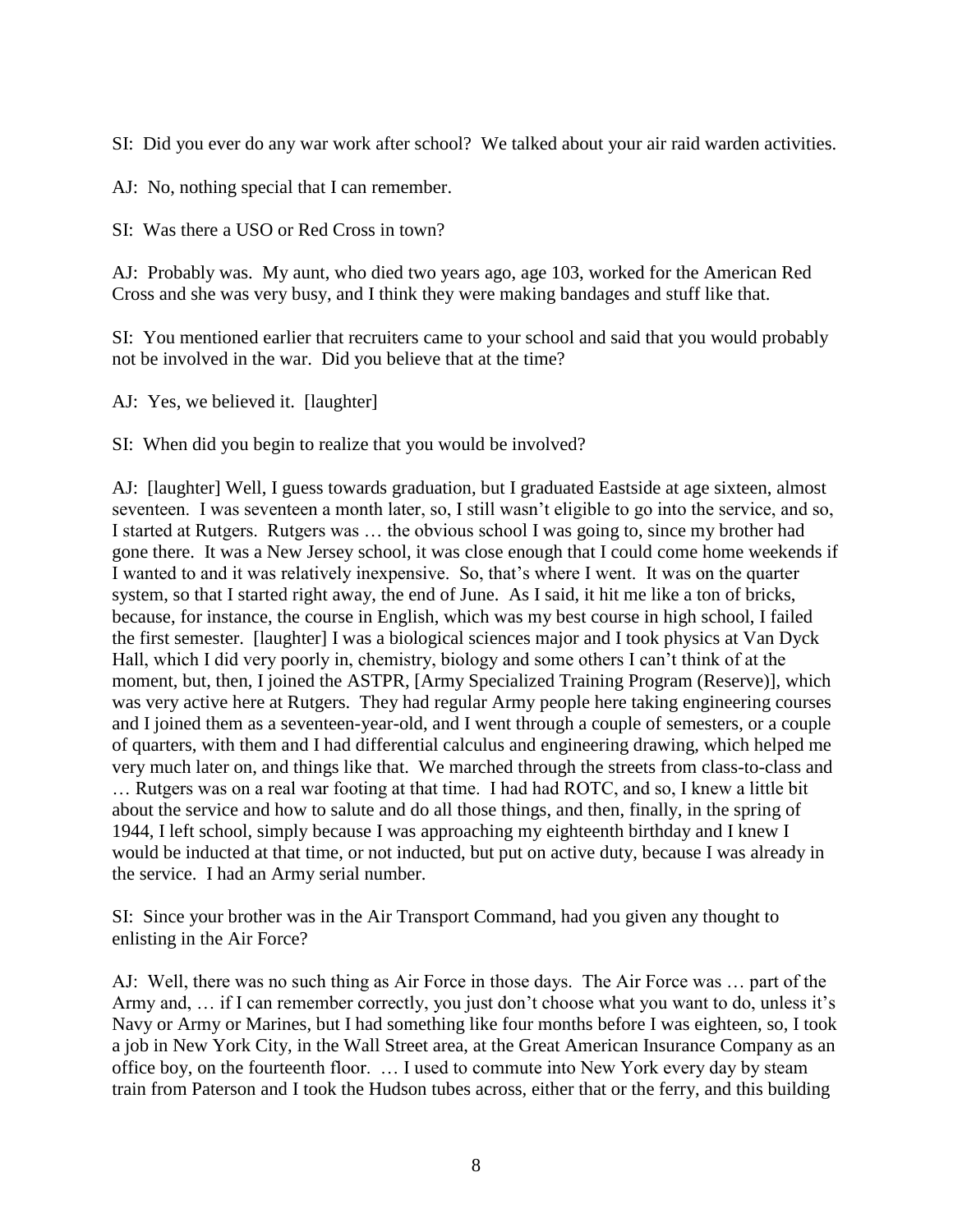was on Liberty Street and Maiden Lane, which was, maybe, one or two blocks from Wall Street, and it was just a wonderful experience for me, because not only did I work in that building, but they had me traveling around New York City on the subway, delivering insurance policies to various brokers in the city. … For five cents, I traveled hundreds and hundreds of miles, all around that city, and, of course, it was very safe in those days. There were no problems, whatever, and I saw a lot of the city and I met a lot of people and I was down in the financial section of New York, which was very exciting, and, I remember, we had a parade. A number of troops came back from Italy and they marched up Broadway and I was in the crowd, watching them, and the bands were playing. … These were guys who had seen action and it was just a thrilling experience for me. … I saw a number of well-known people down there, … putting on talks, you know, selling bonds, and I saw the mayor down there, Mayor LaGuardia, and it was just a great experience. So, finally, approaching my eighteenth birthday, and I said good-bye to everybody. I remember walking over to the Hudson tubes and there was an elderly lady selling newspapers on the corner, who I used to buy a paper every day [from], five cents, and I told her I was leaving for the Army and she gave me a hug. Then, it came time to go to Fort Dix, where I was inducted. I went down to Fort Dix by train and I ran into a bunch of high school buddies of mine down there and we were given uniforms and we were given haircuts. [laughter] My head was shaved. I looked in the mirror and I said to the barber, I said, "You did a good job," and I put my hat on and it came down to where my ear is [laughter] and we had morning line-ups and duties to do, KP, loading trucks, policing the grounds. They couldn't think of … enough things for us to do. So, one time, … a bunch of us, like, five or six of us, were put on a section of grass and … the Sergeant said, "Cut the grass." "What are we going to cut it with? We have nothing to cut it with." "Well, pull it up with your hands," and that's what we did and I remember an officer walking by and he said, "What are you men supposed to be doing?" "Pulling grass, Sir." Well, he could hardly hold back his smile as he left. [laughter] Finally, I think it was after five or six days, maybe a week, we were marched onto a train, at least, you know, part of us, a section of us. We didn't know [where] we were going and the train took off and a sergeant on the train, on my car, told us, "You're going to the best damn outfit in the service. You're going to the field artillery." So, we looked at each other, we didn't know anything about field artillery, [laughter] but it sounds pretty good, and we went down to Fort Bragg, North Carolina, for basic training and I was placed in a company that was training in radio communications.

SI: Was the group that went down to Fort Bragg still this group of your friends from high school?

AJ: No, no. There's nobody that I knew that went with me, nobody. … We were assigned to radio because, apparently, from an aptitude test that we took, we took all kinds of tests down there, an aptitude test showed that I was good in Morse code. I knew nothing about radio or Morse code at that time. So, we went down to Fort Bragg and we started on basic training, which ... started off with some easy calisthenics, and then, things revved up as time went on. I was there for seventeen weeks and it was very, very tough basic training. I think Fort Bragg is pretty well-known as a tough camp. We went on assault courses, which meant that we had to cross streams on logs while sticks of dynamite were thrown at us [laughter] and things like that, obstacle course every day, and marching, forced marches. I remember a twenty-five-mile forced march, Sergeant Polhaus … was our drill sergeant and he had just come back from the Pacific. Corporal Marker … was our corporal and … he was very tough. Corporal Marker, he's a young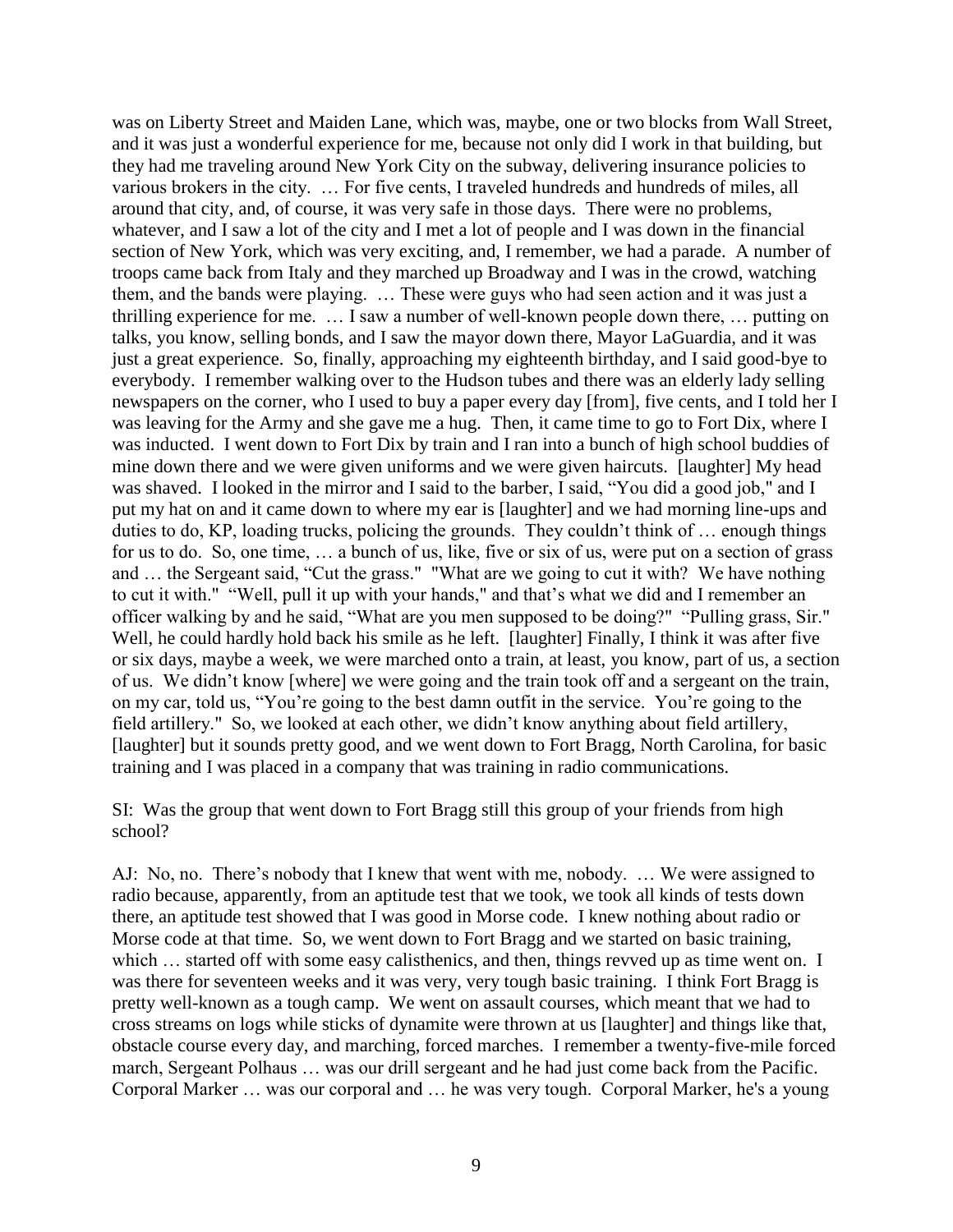guy and he was … bucking for sergeant. When he finally didn't make it, he kind of cooled down a bit. He turned out to be a nice guy, but Sergeant Polhaus was a terrific guy. He had really been through a lot of combat and he was all heart. He was a good guy.

SI: What about Corporal Marker? Had he been overseas?

AJ: No, no, he was just a … young fellow.

SI: Were either of them regular Army or were they draftees?

AJ: I don't know, I don't know, and we had a captain [who] was head of our company, but I don't recall his name and I remembered that somebody asked him what he did before the war and he said he was in lumber, a good looking guy, and, every Sunday, we marched in review on the parade grounds and there were some general officers on the reviewing stand. …

----------------------------END OF TAPE ONE, SIDE ONE-----------------------------

AJ: This is fun. I'm going to write a book. [laughter]

SI: Some people have after being interviewed. Please, continue.

AJ: Okay. General officers on the reviewing stand on Sundays, and, one day, we're marching by and I said to the people around me, "Look, that's General Marshall," and, sure enough, there's George C. Marshall standing there, and we saluted him, and I remember boxing. We had to box each other and … the boxing instructor thought I was pretty good and he wanted me to box. You know, we had boxing every weekend, like on Saturdays, in the arena and we all came to watch, but there's no way I was going to box. [laughter] We had guard duty, we had KP, we had everything. … We had to sniff poison gas. We crawled under barbed wire with live machine gun bullets going over us and, I remember, one guy got stuck behind me, so, I crawled back to grab him and help him and the Sergeant yelled at me, "Leave him be, you get going." We shot every weapon that was ever invented, [laughter] including .50 caliber machine guns, .30 calibers. We had carbines. We didn't use rifles, field artillery used carbines, bazookas. We were trained on .105-mm howitzers, which was interesting. We put the shells together, and then, we rammed them into the breach and another guy pulled the lanyard … and we did a lot of that. I remember being out with a forward observer, who was a lieutenant, and that was being out at an observation post to watch where the shells landed, because … back where the howitzers were, you couldn't see your target, because the shells were lobbed over, you know, it could be twentyfive miles away. … We watched the shells land and the Lieutenant would tell me to radio back how to adjust the guns, so that the aim would be better and I used to radio back. … One time, I asked him, "Well, what about that one? What should I tell them?" He said, "We're getting out of here, because that was too close." [laughter] Fort Bragg was very busy place at that time. There were guns firing all day long and right next door to us was the officer's training, and a lot of guys didn't make it and were sent back to their regular outfits, and the 82nd Airborne was there and we used to watch those guys parachute just about every day. So, finally, I think it was around December of '44 was the Battle of the Bulge and they needed men urgently, so, they took a lot of our guys out, sent them to Europe. They were green troops and I heard, later, that some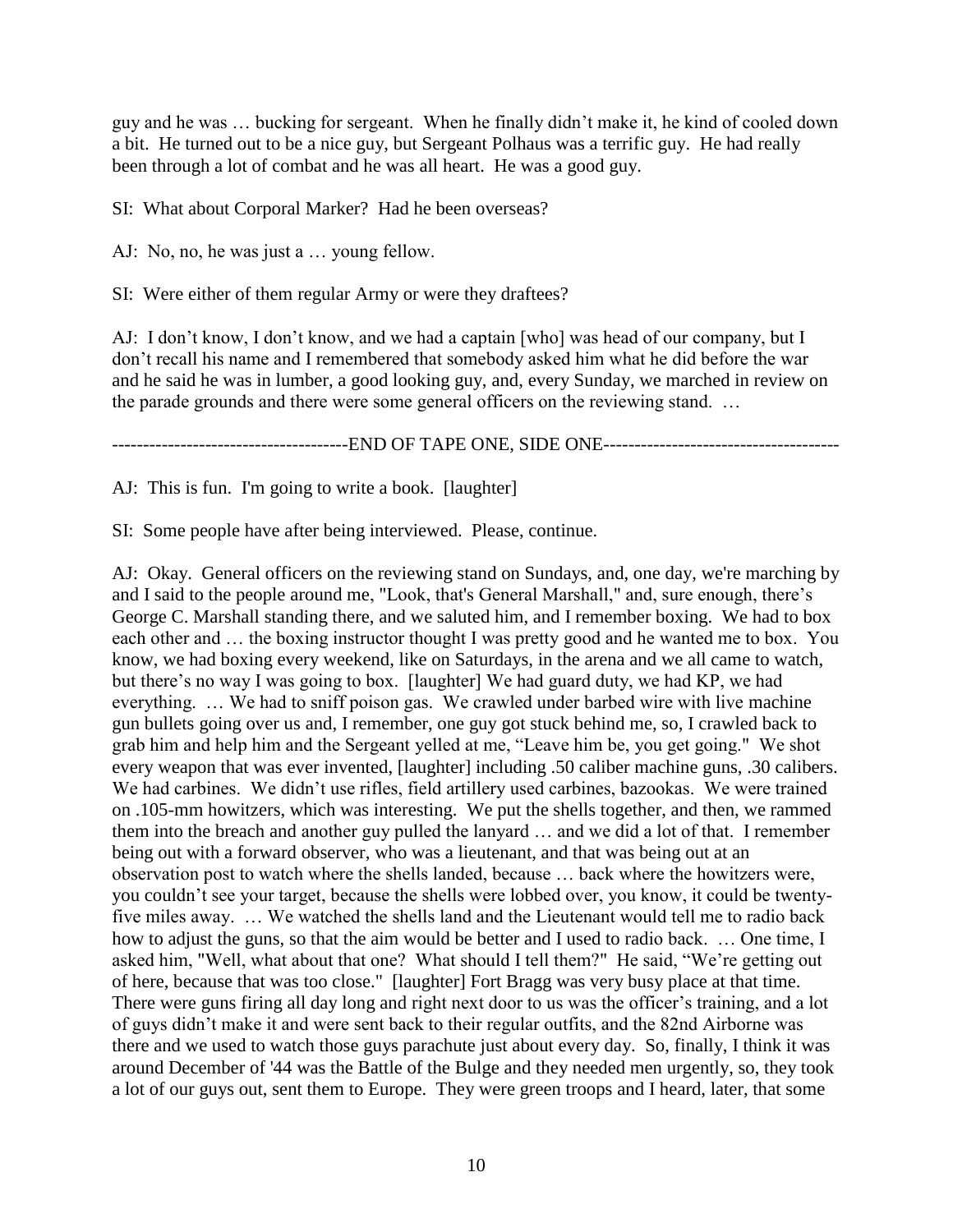of whom were hit. Fortunately, I was not sent. They thought I was too good a radio operator, so, I and some others were sent to Fort Sill, Oklahoma, which was [the] Field Artillery School. So, we went out there for a few months and we had instruction in radio repair and we learned how radios worked and how to repair them and it was quite intensive. We had a lot of German prisoners there, Italian prisoners there. The German prisoners were under guard. The Italian prisoners were free, because Italy had already capitulated, and they were sort of a happy bunch. [laughter] The German prisoners would work around the buildings, the grounds, and we had big maps posted of the European conflict and where the frontlines were, and, of course, they were moving eastward, and they pointed and looked at them and laughed, because they didn't believe it. They thought they were winning the war.

SI: Were they Afrika Korps troops?

AJ: No, I don't know where they were from. We camped out at Fort Sill and we did a lot of things there and, from Fort Sill, I went to my port of embarkation.

SI: Before we go overseas, I have a few questions.

AJ: Sure, sure.

SI: How much of a shock was it for you to go from civilian life into the military?

AJ: None whatever. I don't know why, but I had … no problem changing my lifestyle, maybe because I liked camping and I did Scouting and stuff like that. No, I had no problem whatever.

SI: Do you think your Boy Scouting experience helped you in the military?

AJ: I think so, yes.

SI: You took basic training at Fort Bragg. Did you have advanced training after basic training there or was that at Fort Sill?

AJ: What do you mean by advanced training?

SI: Did you only take basic training at Fort Bragg?

AJ: Basic training at Fort Bragg and the next step, ordinarily, would be to go to some unit that was organized, that probably was already in action, as replacements. ... We would not ordinarily have further training.

SI: What was the make-up of your training unit at Fort Bragg? Where were the other men from? Were they mostly from this area?

AJ: Okay, no, I think most were from the South, mostly, a lot from Pennsylvania; many were coal miners, [from] coal-mining sections of Pennsylvania. They were all ages. Most everybody was older than I was. There were some young people there, like I was. There were a lot of older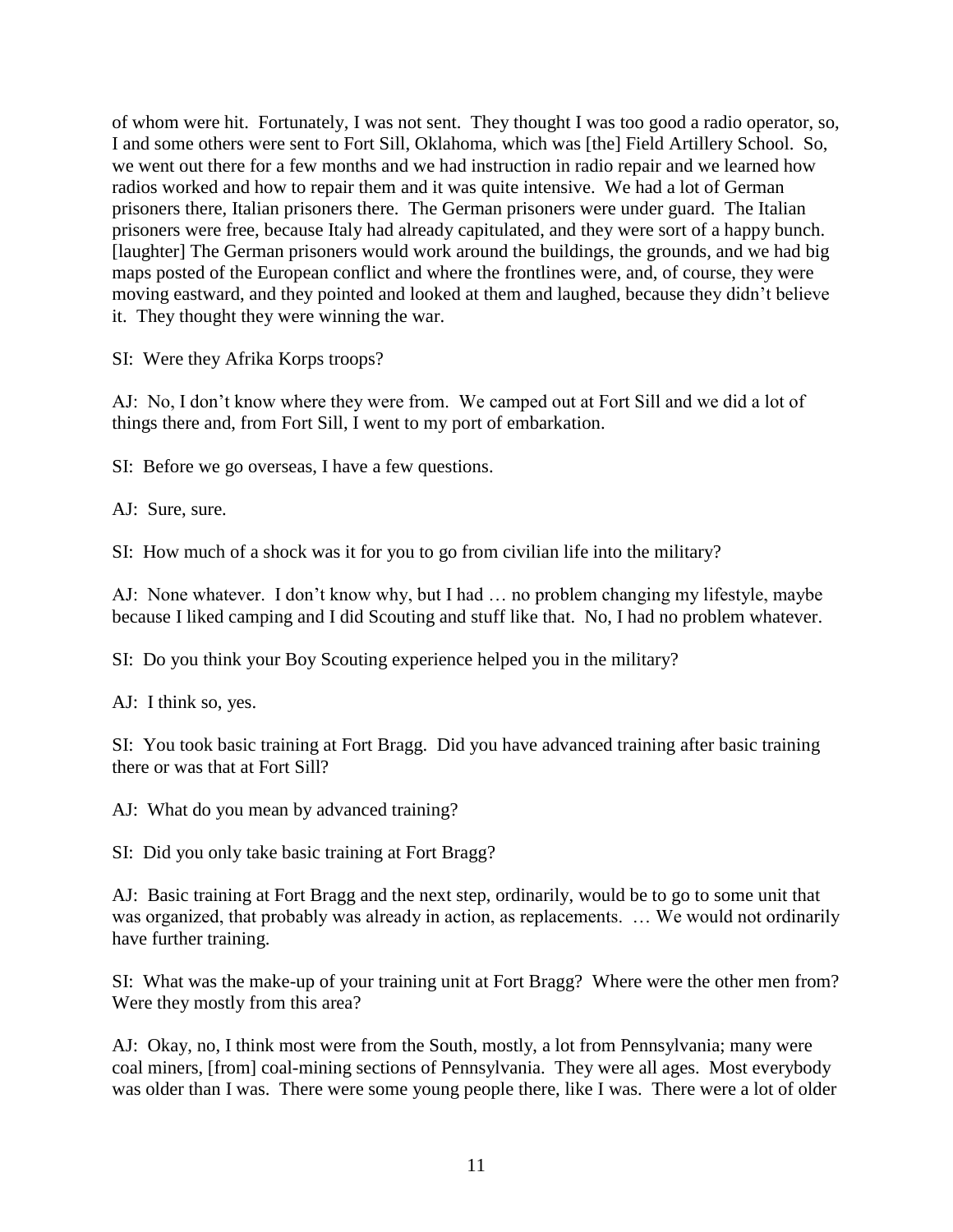people, older men. When I say older, I don't mean old, [laughter] but I mean they're in their late twenties or maybe even early thirties, and so, there was quite a mix. I think I was one of the very few college people there. As a matter-of-fact, … in Fort Dix, one corporal said to us, "Okay, all college boys raise you hands." So, I thought, well, you know, maybe we'd sort papers or stuff like that, so, I raised my hand, and a couple of other guys did, too, and we were taken out and we loaded trucks. [laughter] He had something against college boys.

SI: That probably taught you not to volunteer.

AJ: Exactly, yes. I heard that so many times before I went in, but, here I was.

SI: Was OCS ever a possibility?

AJ: Yes, yes. In basic training, we were told that we could apply for OCS and, I remember, we all lined up down at the … sort of the headquarters of the company to find out what our intelligence test figures were, because … you had to have attained a certain level or else you're not eligible. So, we all got our answers and I remember somebody yelling out, "Hey, you know what Jacoby got?" ... I don't think anybody ever went for OCS. I didn't apply for it, because I really wasn't interested and, especially, I was happy I didn't, because I heard later that, I don't know, the average length of life for a lieutenant overseas was like fifteen days, something like that, but … I didn't feel like I could do it, at that time. So, I didn't apply. I remember people asking the Sergeant, "Well, you know, should we apply? Should we not apply?" or maybe they asked some officer so-and-so; the answer was, "Well, you should always aim for the stars, whether you reach it or not," and I thought, "Hey, you know, maybe he's right," but I didn't.

SI: Did Sergeant Polhaus ever talk to you about his experiences?

AJ: No, no. He never talked about it, never did, but, on the train, oh, I remember what happened; yes, we did have ... a few days off after Fort Sill and I went home for a few days, before I went to my port of embarkation, which was Fort Ord, California, and I remember, on the train … going to Fort Ord, there was a sergeant who had come back from the Pacific and he was telling stories about the fighting out there and how they never took prisoners and it was real, real scary stuff. Was I scared? no, not at all. I was indestructible in those days; I was really indestructible.

SI: Before you were assigned to the Pacific, did you have any preference for where you would like to be sent?

AJ: Well, the war in Europe was winding down, so, I don't think we had much choice, and I think some troops from Europe were being sent over to the Pacific. No, I didn't have much choice. I really … didn't care one way or the other. I just wanted to go.

SI: Did you ever get to go on liberty at either Fort Bragg or Fort Sill?

AJ: Yes. Fort Bragg, we had, maybe, a day or two off on the weekends, unless we were being punished, [laughter] and we had a fellow … in my barracks by the name of Jerry (Ashbar?), no,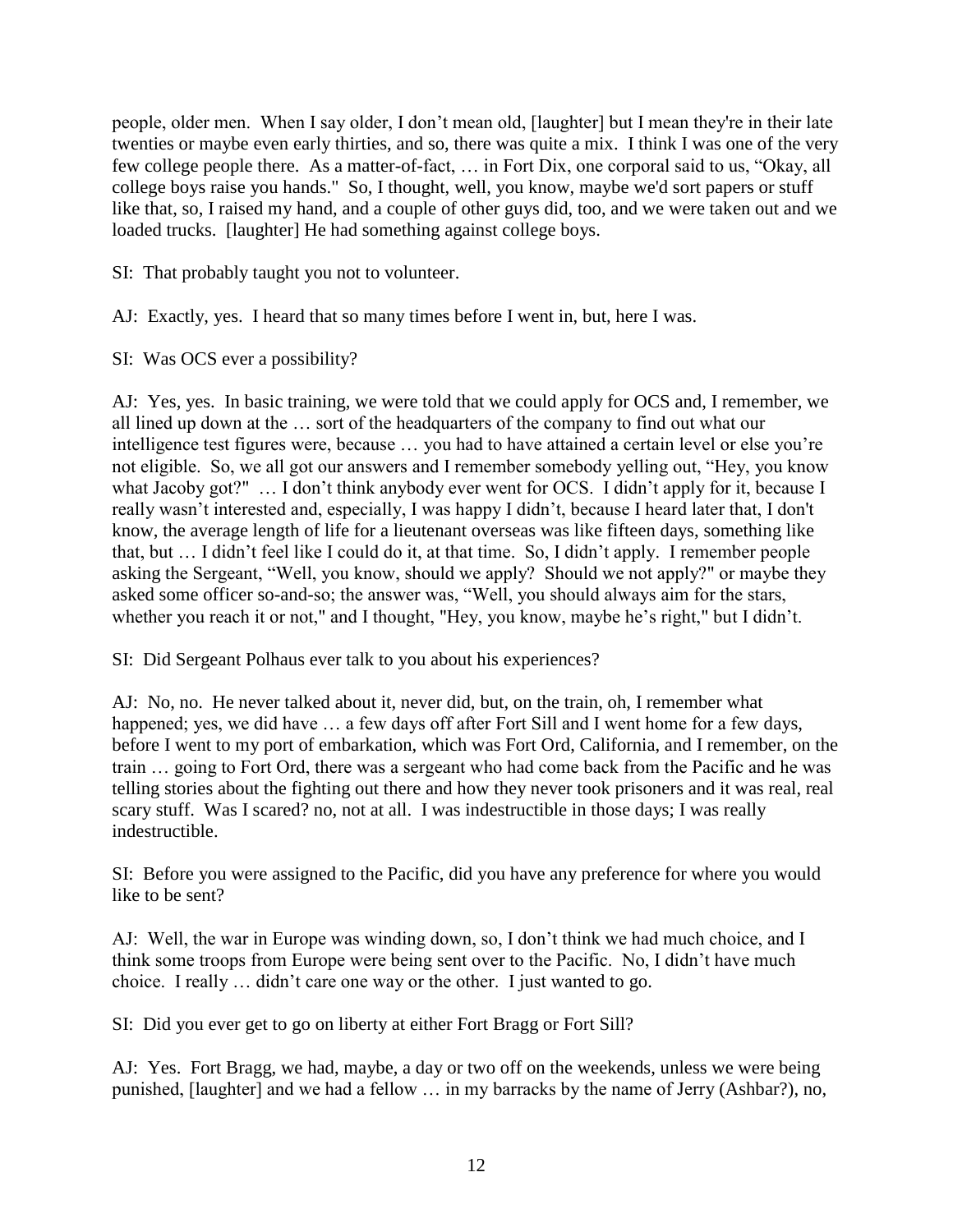that wasn't Jerry (Ashbar?), I can't remember his name, and he was a former pilot in the field artillery, as a sergeant, and they used Piper Cubs, in those days, as a forward observer vantage point. They would check the fire from our guns, to make sure that they were going in the right direction, and they had sergeants piloting them and he was caught chasing a speedboat across a lake and flying under high-tension wires. He was sort of a cowboy and … he got a dishonorable discharge and the only way he could get that erased was making his way back into the service and getting an honorable discharge. Well, he had some influence and he got back into the service, but, of course, they wouldn't let him fly again. … He had basic training with us and, on weekends, we would hitchhike to Raleigh, North Carolina, and go to an airfield and rent a Piper Cub. Now, [as] I say, a Piper Cub. in those days, were fabric wings and with a hook in the back, instead of a brake, and we would sit in tandem in open cockpits with a joystick, and we would rent a plane for thirty dollars an hour and he would take us up fifteen minutes apiece, or a halfhour apiece, and it would cost us fifteen dollars each. You know, he wouldn't pay anything, but he'd be the pilot and I would sit in the front cockpit, he'd sit in the back and take off, and we didn't go very high, because it would take too much time, so, we used to hedgehop over trees and do all kinds of crazy things. … It was a lot of fun. [laughter] That's what we did on weekends and, sometimes, we'd go to USO stuff, but that's about it. I don't remember having any time off at Fort Sill.

SI: The technical training at Fort Sill was pretty intense.

AJ: Yes.

SI: How did you adapt to the training? Did it come pretty easily to you?

AJ: Oh, I had no problem at all. In my class, I don't remember how many people there were, maybe thirty, I came out second in [the] class. The guy who came out first was a radio repairman in civilian life, so, I felt pretty good about that and I liked electronics. I mean, that was my … first time at it. I never knew anything about it and it was fascinating to me, because … they would go into it very deeply. I mean, it was just not all mechanical stuff. It was theoretical things, too, and the instructors were really excellent. … I learned how to drive in basic training, too. They were good, too, and we learned how a vehicle worked, all the parts, and, in the service, there were times that I drove a jeep or a truck, and that's how I learned how to drive. I didn't know how to drive.

SI: Was it completely focused on the machines or did you learn how to use code on the radios?

AJ: We only used Morse code, yes, at that time. There were times that we did voice messages, but it was mostly code.

SI: Can you tell me about going to Fort Ord and going overseas?

AJ: Before that, I have to tell you about Fort Sill. One day, we heard that General [Joseph] Stilwell was going to visit … Fort Sill. General Stilwell was a general in the Army and, as you remember, he marched out of Burma, I think five hundred miles or so, with his men, being chased by the Japanese, a very tough general. They called him "Vinegar Joe" Stilwell. So, Fort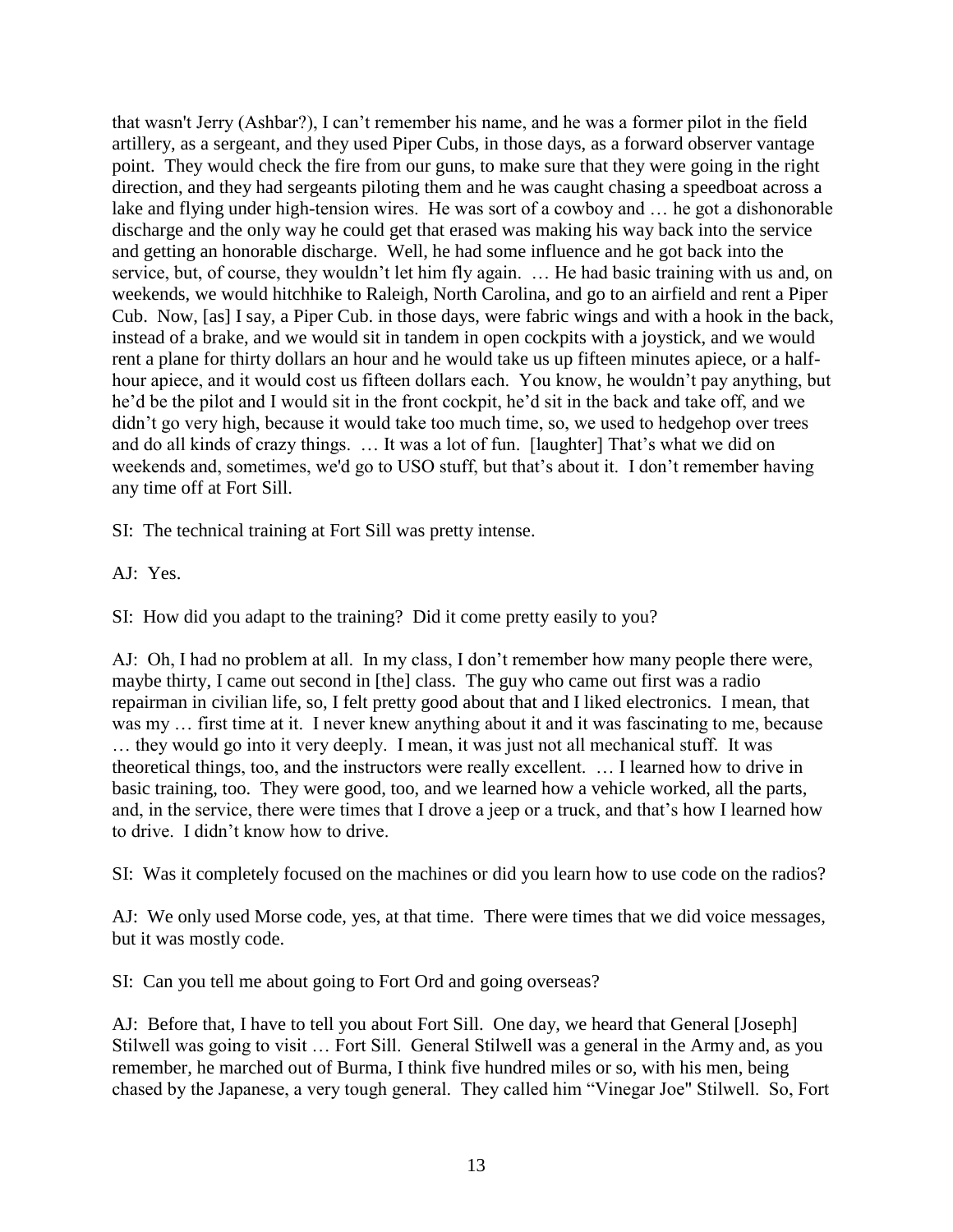Sill is a pretty big place, so, we didn't think he was going to come see us, but, apparently, he was very interested in radio. So, we were working on radios and my back was to the door, it was sort of a barracks type building, and I heard a lot of commotion outside and somebody suddenly yelled, "Ten-hut," and I heard stamping of feet and a whole bunch of officers walked in, several general officers, majors, colonels, all kinds of people, and we were told just to keep working at our radios. … I heard some voices back on the other side of the room, and then, all was quiet and I heard footsteps coming towards me and somebody leaned over my shoulder and said, "Where you from, soldier?" and I looked around, it was General Stilwell. So, I jumped up to attention, almost hitting him in the chin, [laughter] and I said, "Paterson, New Jersey, Sir," and he asked me about my Morse code speed, which was 24/24. That means I could send and receive at twenty-four words a minute and he said, "That's very good," and he said, "Where did you go to school?" I said, "Rutgers University," and he said, "Ah, yes, 'I'd die for dear old Rutgers,'" and everybody in the room laughed. All the officers laughed. [laughter] Well, that night, I wrote a ten-page letter home to my parents and I wrote to my brother up in Newfoundland and he wrote to Rutgers [laughter] and it was printed in the *Rutgers Magazine*, but it was quite an experience. I looked into his eyes, which were cold, gray, steel eyes and I thought to myself, "I would follow this man anywhere." That's something I've never forgotten, okay.

#### SI: On to Fort Ord.

AJ: Okay, went to Fort Ord and that place was a bustling [hub], a lot of soldiers there, being shipped out every day, down to the docks in Los Angeles, I think it was Los Angeles, and sent over to the Pacific, and troops coming in daily, going out. Well, we were there I would say no more than two or three days, and then, one day, we were lined up and we had to go through a line, getting all our equipment, special equipment for jungle fighting, socks and stuff like that. … I messed up, because I missed … the place where I was supposed to get some equipment and each man had his stuff arrayed on a tarp, each individual person, displayed on a tarp, and the non-coms would come over and check to make sure you got everything. … I was missing a few things, like jungle socks, and they told me to go get them and … he said to me, "You better not screw up over there like … you just did here." So, I got the things and we marched out to a band playing and there were guys up on the second floor of the barracks yelling through the windows, "Get a Jap for me," and waving to us, and we boarded a train and we didn't go to LA at all. We didn't go to the docks. We went up to Seattle, to a different POE, [Port of Embarkation], a place called Fort Lawton, right near Seattle, and, there, we practiced abandon ship drill and, at one time, we had a little time off, so, a bunch of us went down to Puget Sound, which was right there, and we tied up our boat. They were pulling redwood logs, a huge amount of redwood logs, pulled by a tug, and we jumped onto the logs and raced over and we did a little fishing. … We did calisthenics there, and then, … we were loaded onto trucks one day and taken down to the piers and we boarded an APA, a Navy ship, Assault Personnel, Auxiliary, and there were about three thousand troops on there, mostly Army Air Corps personnel, and a lot of artillery people, too, and we set sail and we went out Puget Sound, the Strait of Juan de Fuca, and we were accompanied by a blimp that went out with us for the first day. Then, he turned around and went back and we went out alone, we were told, because we were a fast ship and we didn't have to be in a convoy and we started zigzagging across. Then, we were told we had to go below. We couldn't stay on deck. So, for the next two days, we were below and we were in hammocks five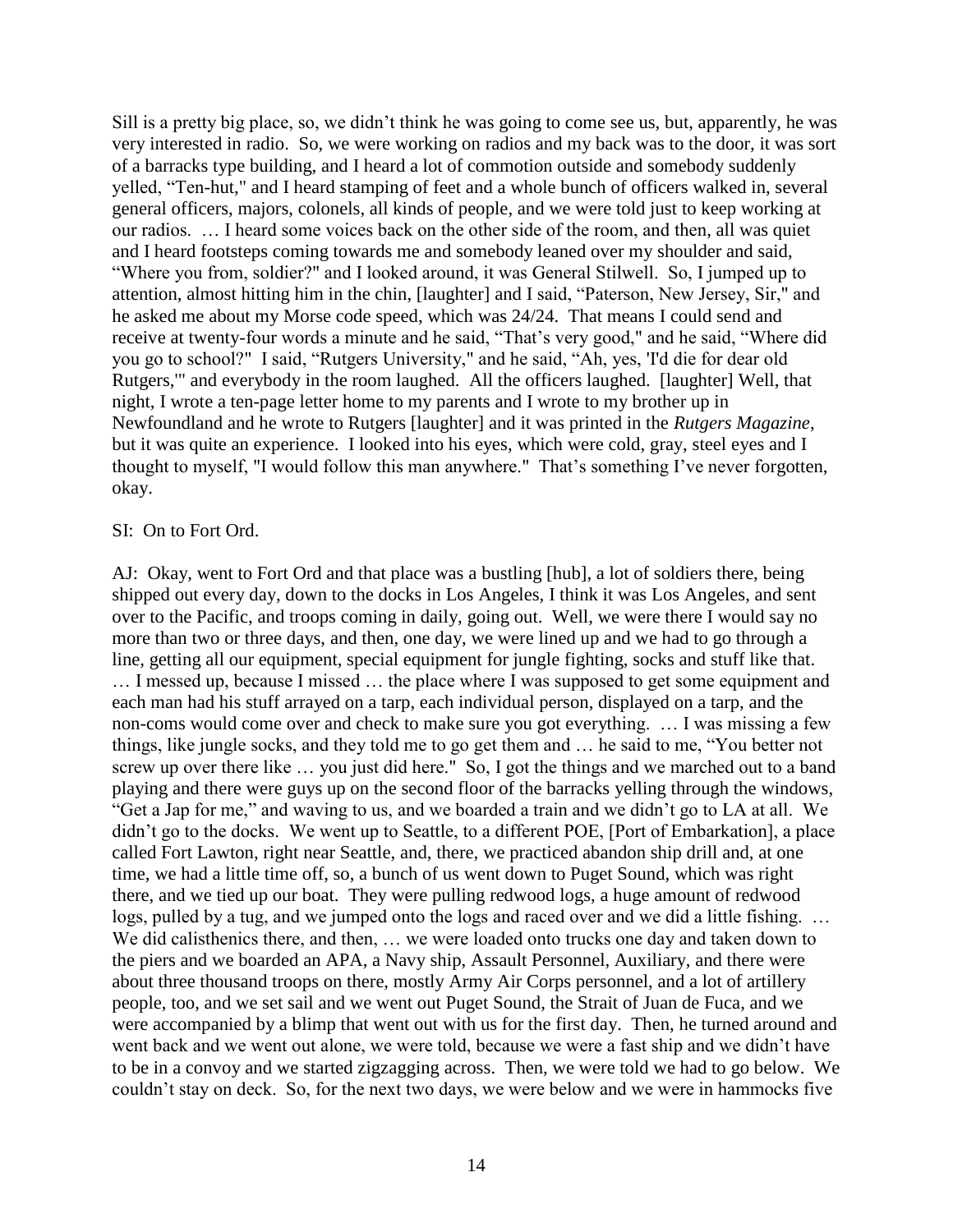high, swinging back and forth, [laughter] with our helmets swinging back and forth, and I could hear the water lapping against the side of the ship. I was up near the bow and a lot of us were seasick, including me, and it was pretty … dismal down there. So, finally, about the third day, they let us up on deck and the sailors had target shooting. They'd throw out a box and they'd bear their guns on them and start shooting at it. We would cheer if they hit them and so forth. … We went across to Honolulu and, in Honolulu Harbor, they took on some oil and supplies and stuff like that and they took some of us off.

#### [TAPE PAUSED]

So, we're in Honolulu Harbor and they took off … some men, including me, a small group, and they took us over to a truck and they transported us to the 13th Replacement Depot, which was near Wahiawa in the middle of Oahu, and the replacement depot was a place where they gathered soldiers and they apportioned them out to various places in the Pacific, where they were needed as casualties were brought back. We lined up every morning and they would read off a list of names and those people would be transported down either to Honolulu Harbor or Pearl Harbor and sent out to various places. Well, there were about five of us who, every morning, stood there and we didn't hear our names, and this went on for about a week and, during the week, we were tired of doing all sorts of duties, [laughter] so, … we hid amongst the rocks and we played cards, and we were caught by some officer, one day, and we explained to him that we've been here so long and he said, "Okay, don't worry about." Finally, we were called. There were about five of us and we put on all our gear, our combat boots and our knapsacks and helmets and carbines and what have you, and we were loaded onto a six-by-six truck, and we didn't know where we were going. We had no idea; nobody told us. So, we traveled down towards Pearl Harbor. We came to Pearl Harbor and we went past Pearl Harbor and we went into the City of Honolulu, right in the middle of the city, to a place called Lanakila Park. It was a park in the middle of the city, but it had been surrounded by, maybe, a ten-foot wire fence encircling it and inside were a number of low buildings, low wooden buildings, and quite a number of very tall wooden poles supporting antennas, and we came to a guardhouse and we were told to dismount and there was an entrance there and somebody said, "Gentlemen, you are now in the Signal Corps," and we walked through, and here we are, in all this battle dress, and we look around and there are guys in shorts, a couple of guys throwing a football around and people doing casual things. It was like a different world. [laughter] So, I was assigned a hut and we were told that we were quarantined for a week while our relatives, our parents, were investigated by the FBI. … We were to be cleared, first, before we could do anything. We were in the 119th Radio Intelligence Company. What that company did was, they had very highly skilled radio operators, intelligence people, a lot of guys spoke Japanese fluently, and what they did was to monitor Japanese frequencies and copy down their messages. The Japanese used Morse code, also, with a slight variation from ours, called Kana, … and guys would be sitting at a desk with earphones on typing away for hours upon hours. There were incidents where some of them went a little nutty and had to be sent back to the States. We also had a direction finding network, all over the Pacific. On various islands, we had direction finders and that was one of my jobs, but that came a little bit later. I was then sent out to Kahuku Point, … which is at the northern end of the island. ... It was a B-25 base and these planes would fly patrol every morning, but we were sort of on the edge of that base and, I think, there were about five of us [that] lived in a cabin out there, all by ourselves. I think the top person was a sergeant. There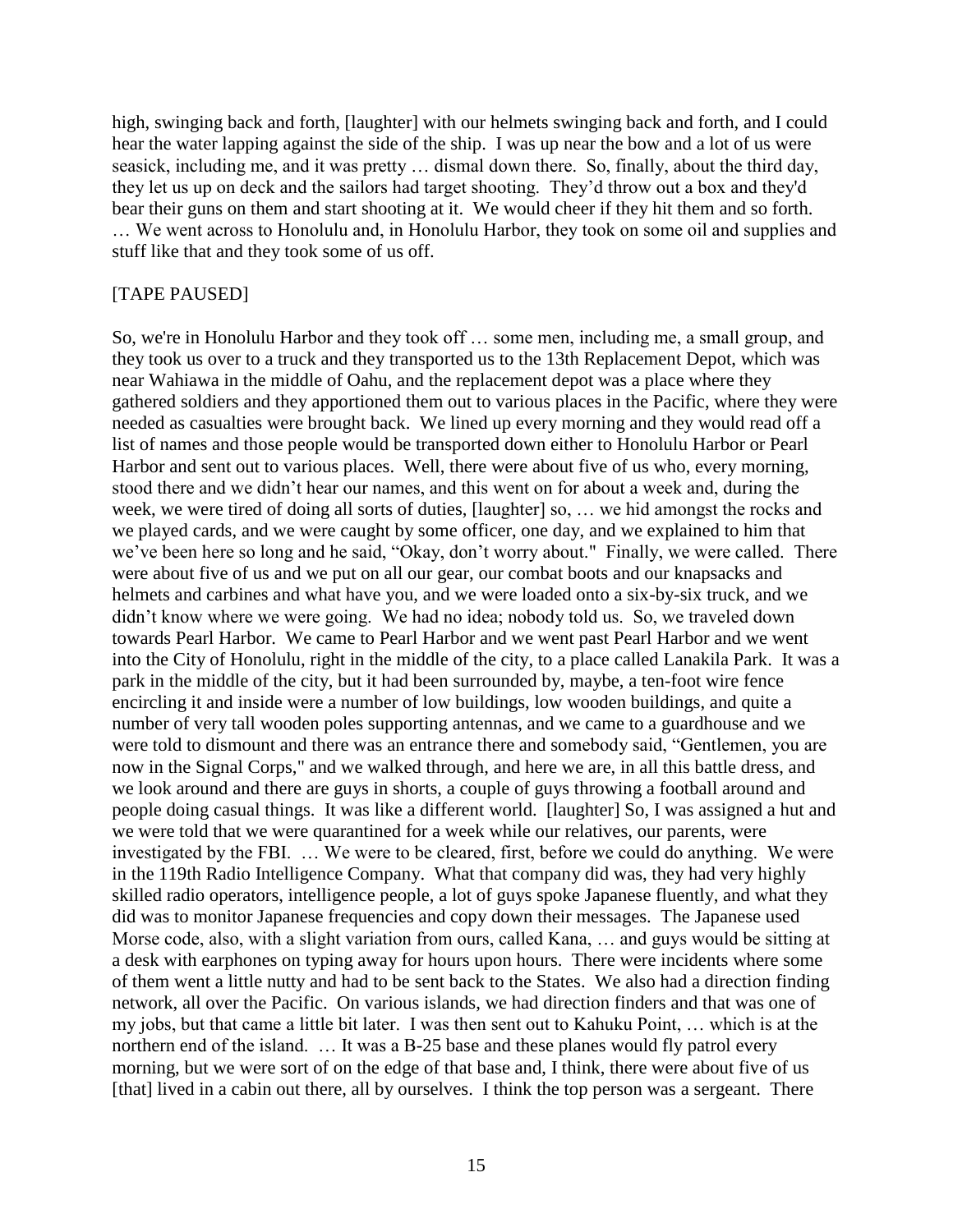were no officers and we had a direction finding tower there. When I say tower, it was only about ten feet tall and what we did was, when our base in Honolulu wanted us to monitor or find a certain radio transmission, at least the direction from where it was coming, they would pipe into us that transmission, from Honolulu to us, and we would listen to it and we would turn our dipole, which was a long pole with, well, it looked something like a TV antenna today, and we would turn it until that transmission was at its peak, the loudest, and we would determine the azimuth, or the direction from which it was coming, and then, call back into Honolulu and tell them that direction. Now, this was done all over the Pacific and these azimuths, or directional lines, were plotted on a big map of the Pacific and where these lines intercrossed was where that radio was transmitting from. Before I had gotten into that outfit, they told me that a certain Japanese radio operator, they could recognize him because of his fist. Now, a fist is sort of a signature or a way somebody transmits … a key, a Morse code key, and everybody transmits just a little bit differently. It's like a fingerprint or a voice. … First of all, you could always tell … when a Japanese transmitted, because they had a certain way of doing it, but each one had his own personal way, also, and they had sort of a nickname for this guy, and he was located in Japan. They hadn't heard from him for a couple of months, and then, somebody caught him again. He was transmitting again and they put the direction finders on him and they found out that a whole outfit had moved from Japan into China. So, that became very useful. That was good duty out there. I don't remember … how long I was out there, a few months or so. … Two of us would drive into Honolulu, it was about fifty miles, every day, just to pick up the mail and we would go to the USO shows at the B-25 base and that was interesting stuff. Then, I was sent back to Honolulu and, … on my shift, I ran the net, the Pacific net, and what I would do is, we had a roomful of guys monitoring these Japanese transmissions and, when there was one that they were interested in, to find out where he was, they would send his signal up to me, and then, I would alert the net. There might be a dozen different places around the Pacific, starting from the Aleutian Islands down to the Solomons to Okinawa. Incidentally, … when I came to [Hawaii] on my APA ship, that APA ship was going to Okinawa. We had just landed on the southern tip, so, I was lucky enough to go out there, but we had a station out there and I would alert the entire Pacific net just by a couple of dits on my key and guys would be waiting for it and nobody listening who was not authorized, like an enemy, would know what the heck that was, what was going on. … When I got confirmation from everybody that they were now alerted, I would transmit the frequency, I would tell them what frequency to listen to, and they would do that, … but there might be several transmissions on the same frequency, or very close to the same frequency, and they wouldn't know which one to monitor, so, I'm sorry if I'm going into too much detail.

#### SI: No, please go on.

AJ: So, when there was a pause in the transmission, I would hold my key down and, when they started transmitting again, I'd pull it up again. So, when they heard the transmission from their radios and heard the key, my key, down during the pauses, they knew they were on the right one, and then, finally, they would send back their azimuths, back to me, and I would send it down to our plotting room, and we had a decoding room, too, but I was not privy to that. That was topsecret stuff. That was real fascinating things and I was promoted to PFC, then, tech, fifth grade, and then, finally, I heard, we all heard, that we had dropped some big bomb in Japan. We didn't know anything about it, but we heard it was some new, big bomb and we all kind of celebrated,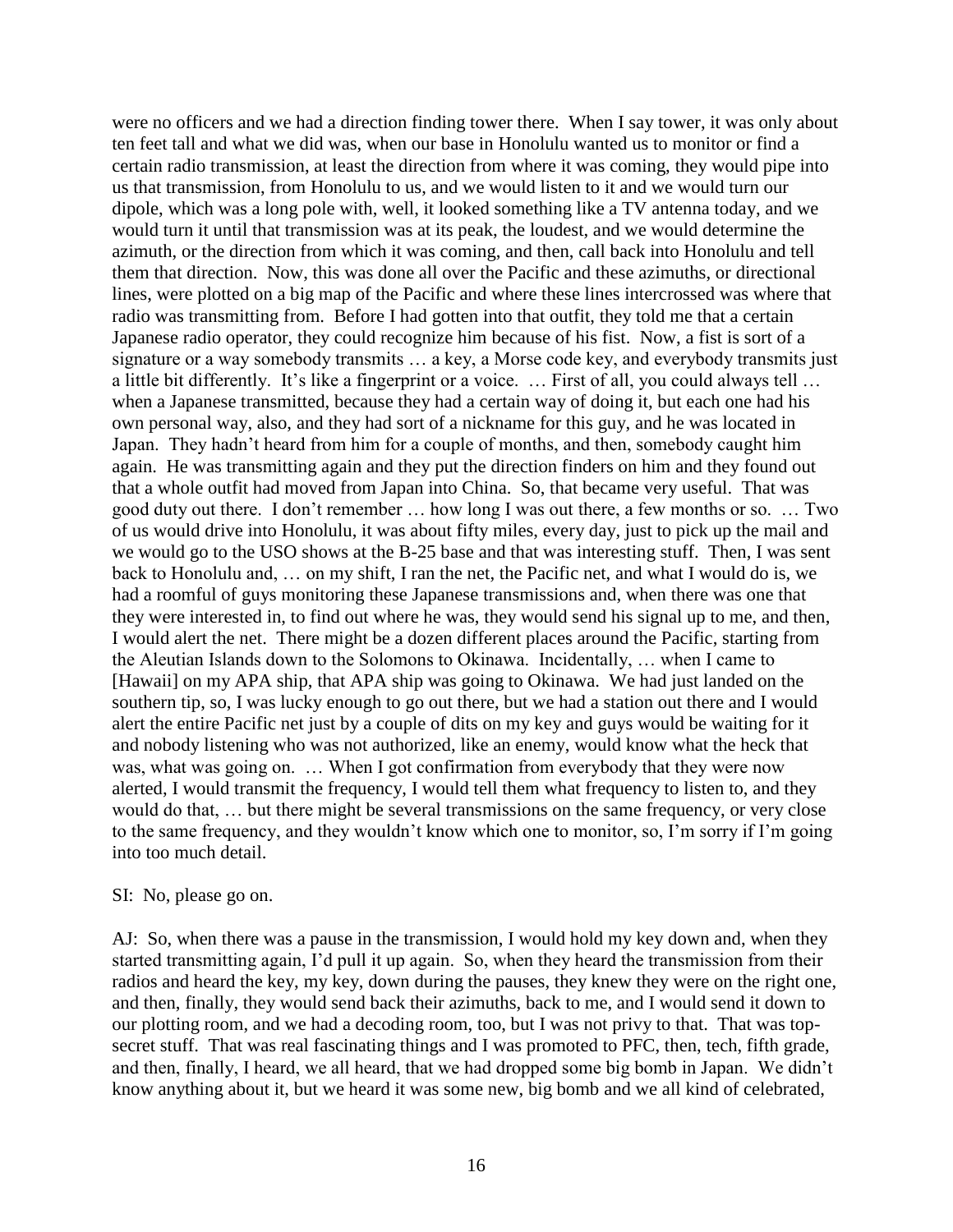and, soon after that, we got word that the war was over, and the officers threw us a beer party and there was a lot of shouting and yelling … and celebrating. I drank ten cans of beer within a few hours, in the hot sun, in the summer, on Oahu, and I think I was sick for about three days. [laughter] I couldn't smell a beer for at least six months after that. So, … soon after that, our company was disbanded, just completely eliminated, and … I didn't have enough points to go home at that time. A lot of guys went home; a lot of guys didn't. So, I was transferred to the 3116th Signal Service Battalion, which was a Signal Corps unit on Oahu, and I was immediately assigned to the *LT-789*. Now, what is the *LT-789*? I was lent to the Transportation Corps by the Signal Corps and the *LT-789* was a seagoing tugboat and I was the radio operator. There was a crew of a captain, who was a former tanker captain and who missed tankers dearly, there's a first mate, Mr. King, second mate was Gil, I don't remember his last name. The cook was Red, a big guy, redheaded guy.

----------END OF TAPE ONE, SIDE TWO-----------------

SI: This continues an interview with Dr. Arthur Jacoby on October 12, 2002, in New Brunswick, New Jersey, with Shaun Illingworth. Please, continue.

AJ: Okay, as I was saying, Red was our cook, a big, redheaded fellow, and we had a chief engineer, I don't remember who that was, and we had about three crewmen. They were all Merchant Marine, except for me, I was in the Army, and it was a big tugboat, unlike the ones that you see in harbors. It was all steel and … her engine was steam driven, unlike our sister ship. … Her sister ship was diesel and you could hear her coming a mile away, but we were pretty quiet, and what her job was, … we usually towed barges of Army trucks to various islands in the Hawaiian group, and we did that, and we went to islands like Molokai and Lanai and Maui and, one night, we were on our way back to Honolulu and we hit a very bad storm in the middle of the night, and the waves were pretty high, and I was told to send an urgent message to the Coast Guard, which I did, but all the crew and the Captain were on deck with their life vests on, and I was the only guy in there, in the radio shack, and a lot of the crew were seasick, and so was I, except when sending this message. For some reason, I felt okay when I had something urgent to do. I got a message back from the Coast Guard to ride out the storm as best we could and we made it and the engineer told me, later, that if we had rolled, … we had a round bottom, … one more degree, we would have turned over. We rode into Honolulu, still dark, and a Coast Guard cutter came around and signaled us by lantern, and I was working our signal lantern, too, to stand clear of an ammunition ship that was there, and so, I said, "Okay," and we did. An ammunition ship usually had a big red flag on it. So, we anchored … out there, and then, later on, we came into port. We were in and out of Pearl Harbor many times and, at one time, we tied up a barge at the superstructure of the *Arizona*, which was sticking up out of the water. There were many ships in Pearl Harbor of all kinds. There was an aircraft carrier, I remember, and I saw a couple of submarines and, at night, they were all signaling each other and I signaled with them and had some fun, just doing unofficial messages back and forth. After that duty, I was transferred … to a troop ship, the USS *Haleakala*, which was a very old ship, a former medium or small sized cruise ship, that the Army had taken over. It was an Army troop ship and we had three radio operators, the chief operator, first and second. I was the first and we took a load of Marines up to Midway Island and each of us stood watch for eight hours in the radio room. When we got to Midway, we took on a pilot, because the entrance to the harbor was very narrow, it was sort of an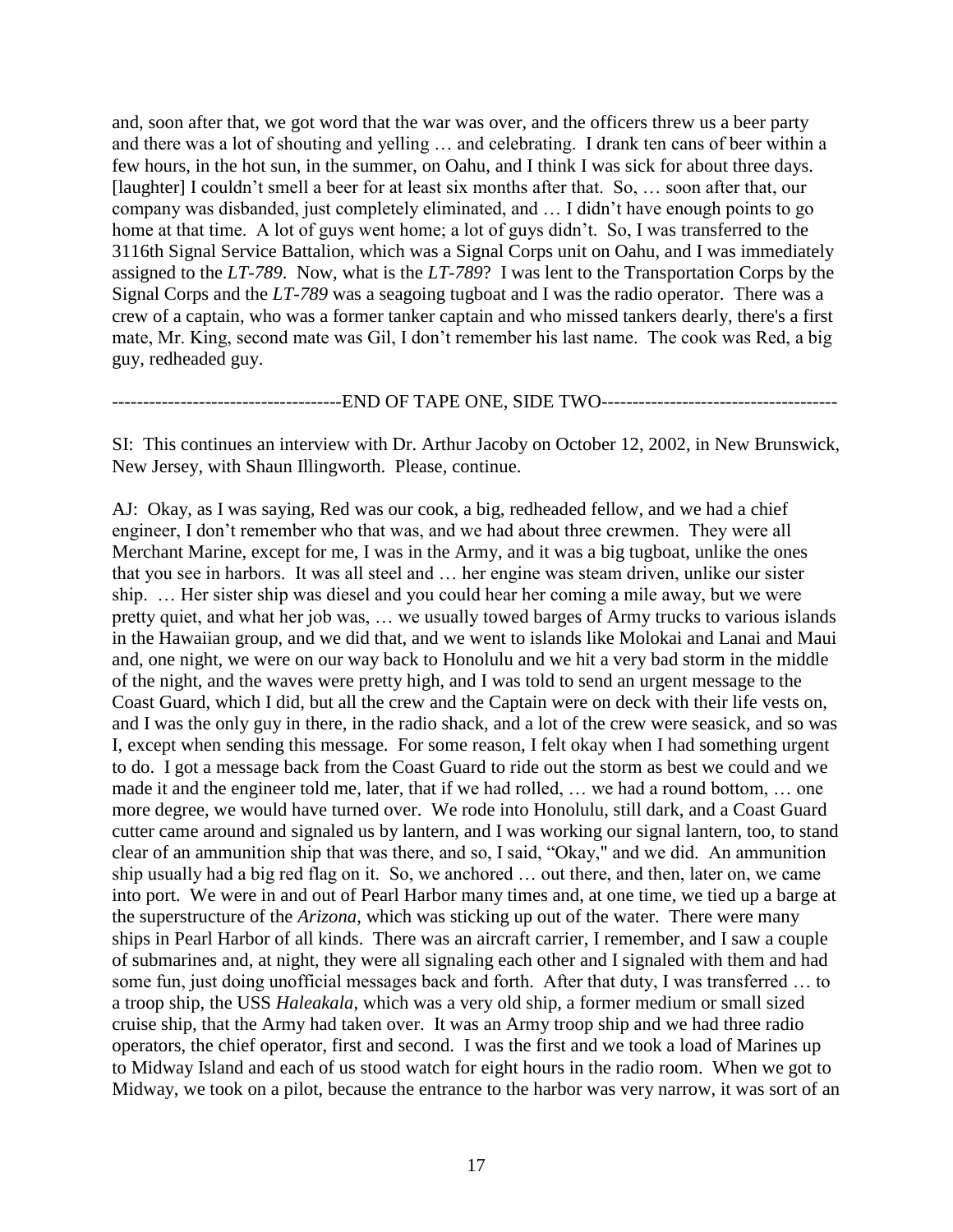atoll and a very small entrance, and I remember being on the bridge and this pilot ran [from] one side of the bridge to the other, making sure that we didn't hit the sides. So, we got in there and the Marines got off and I found that island to be nothing more than a big sandbar, and I don't remember any trees on there at that time. There might have been, but I took some pictures. I had a camera and I was introduced to gooney birds on the island, which, I believe, are albatrosses and there were thousands of them on the beach. The beach consisted of small pebbles. It wasn't fine sand, as I remember, and these birds would bow to each other, back and forth, and acted kind of funny. They were cute birds. … I remember that there was a Coast Guard ship next to us, berthed next to us, and an inebriated officer grabbed one of the birds and wrung its neck, which we didn't think was very nice. Anyway, we stayed … in Midway only a day or two, a couple of days, and then, we took on some Marines and headed back to Pearl and, in the middle of the first night, one of the Marines had appendicitis, and the ship's doctor told me that there was no way that he can operate on this fellow, that he would have to be transported back. So, we radioed back to Midway to come out, meet us and bring this fellow back. Well, a Navy corvette came out and met us in the middle of the night and they tried to transfer him, but the water was too rough. They couldn't do it. So, we sailed back to Midway Island and got into port and took this man off and, as soon as he was off, we headed out again and, a few hours later, I radioed back and found out that he had his operation, he was doing fine, and I became friendly with the ship's doctor on the way back. I don't remember his name; he's a lieutenant. He was Army and we used to meet in his cabin and talk and I used to put his cap on, his officer's cap, and salute myself in the mirror, [laughter] and I told him that I wanted to be a dentist. I wanted to be a dentist, you know, since I was a young teenager, because I liked my dentist back home. I never felt any real pain with him and I loved the instruments he used and I always liked to work with my hands and this dentist encouraged me. So, that's why I took biological sciences at Rutgers, to go to dental school. So, this ship's doctor said to me, "Arthur, … why do you want to be a dentist, stand on your feet all day looking into people's mouths, when you can be a doctor and do almost anything you want, in many fields?" and it was like a light turned on in my head and I said, "You're right," and I think … that was the moment that I changed my direction. I came back to Honolulu, or to Oahu, and I was transferred to another outfit. Well, to the same outfit, but to where their headquarters was, in the middle of Oahu, and I worked at a tape relay station called YF Relay, and it was the second largest tape relay station in the world, the first one being in Washington, and what we did was, messages came in from all over the Pacific to us and it was recorded on tape, not recording tape, but the tapes were punched with holes and, sometimes, the letters would be also imprinted on them, and these were long tapes on a roll and, according to how many holes were punched at one point, [that] corresponded to the letter that was being transmitted. A lot of this was in code and a lot was also in the clear and what we did was, for instance, if a tape came in or a message came in from Tokyo, [which] we were now occupying, and it was destined for Washington, I would take that tape off the Tokyo machine and put it on the Washington machine and send it off to Washington. We also sent stuff to San Francisco, New York, places like that, mostly those three, San Francisco, New York and Washington, but we had stuff coming in from all over the Pacific. … We worked in a large room, which was deep underground. It was bomb proof, no windows, of course, it was air-conditioned, well lighted, and I would say there were about twenty people working on a shift. We worked twentyfour hours and I worked on the evening shift, four to twelve. Many of the workers there were civilians and, as I said, the war was over … and guys were being sent back … when they accumulated enough points, so, we were being depleted of personnel and new people would be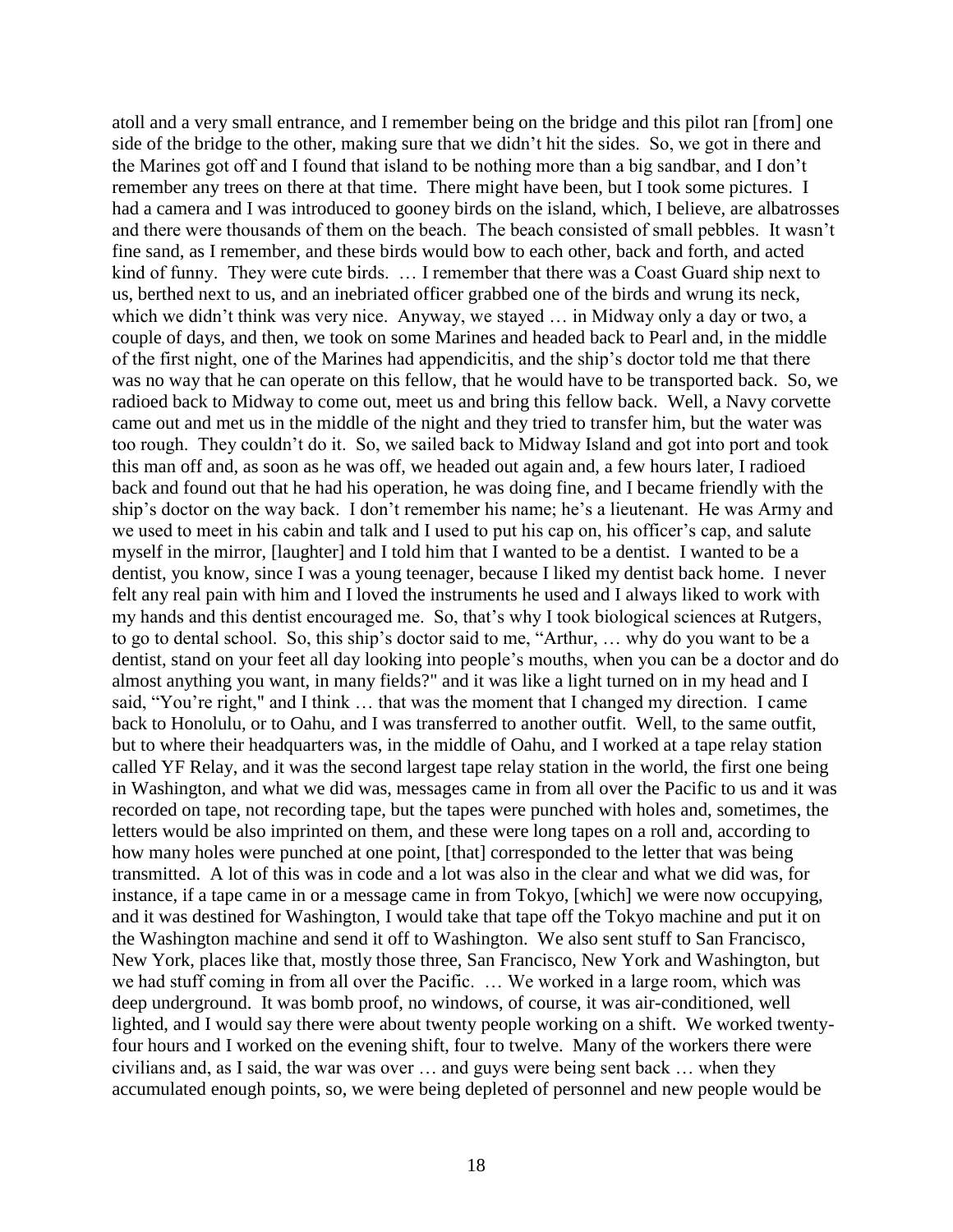coming in, people who hadn't been in very long, and I was promoted to tech four and, towards the end, I was up for staff sergeant, and then, I was made trick chief, which means I was in charge of the whole operation there, on the four to twelve shift. … If there's an urgent message that comes in, bells would ring on the machine, which means you have … top priority and to send that message wherever it was headed for. One day, bells started ringing on this machine from Tokyo, so, I ran over to it, and it was a relatively short message and it was in the clear and it was typed out. … The message was addressed to Colonel Earl "Red" Blaik, who was football coach of West Point, and it says, "This is to introduce Lieutenant So-and-So and Lieutenant Soand-So, whom I am sure you'll find good assistant coaches at West Point. Signed, MacArthur." [laughter] That was the urgent message and I sent that right off. … We also relayed messages from correspondents around the Pacific. They would send their stories into us. Some of them were very long, but they were the lowest priority. We also had a section where we used Morse code for ships coming over from the West Coast, … the name of the ship, when it was sailing, when they expected to arrive in Hawaii. I did some of that, too. As a matter-of-fact, MacArthur came through Hawaii when I was there and he was down in Schofield Barracks, but I didn't go see him. "Dugout Doug," we called him. Well, finally, I had enough points to go home and, with two or three other people, we went into a truck and, as we were loading up, I saw some of the people in my shift out there and some of the civilians and they were waving to me and wishing me well, and it took us down to either Pearl or Honolulu, onto another general ship, not another general ship, a general ship which was a troop transport, and we sailed for San Francisco. … It was very smooth, a very smooth ride home. I don't know whether it was because we were going home, but it just felt very smooth, and we were on deck most of the time and there were big crap games going on [laughter] and we even had mail call. I got some mail on that ship and we came into San Francisco Harbor, under the Oakland Bay Bridge, and we saw the Golden Gate Bridge and Alcatraz and, as we were coming into our berth, a band started playing and a lot of us climbed up into the rigging, I was one of them, and over to the railing and waving and shouting and what have you. … A lot of pictures were taken of us, which I got, I have home, and then, you can see me there in the rigging, [laughter] and then, it was the long train trip across the US, back to Fort Dix, and went through some paperwork or whatever, and somebody, an officer or a sergeant, tried to enlist me in the Reserve, saying, you know, ... "You'll be in for ten years, but there won't be another war for ten years, obviously." Well, he was wrong, but I didn't. I was ready to give up and say, "Okay, let me go home already;" he gave up first. He said, "You can have a promotion. You can have your same MO," or … whatever your expertise was, but I said, "Forget it." ... I just want to mention that overseas was quite different than being in the service in the States, because it was very formal in the States, I mean, the saluting and the "Sir" and all that business. When you got overseas, there, some of the officers I got pretty friendly with, called them by their first name, and saluting was, you know, you didn't have to do all that stuff, but, I remember, when I was being discharged at Fort Dix, there was some private that was taking my clothing and equipment and stuff, and he says, "Okay, you can move on, soldier," and then, he saw my stripes. He says, "Ah, er, Sergeant," and then, I felt good about that. [laughter] Then, I took a train to Newark and I called my folks and they came down, picked me up, and that was in August of 1946. My brother was a counselor at a camp that summer in the Berkshires, right near where I live now, and we went up there and I hadn't seen him in about four years, and then, we kind of hugged each other, and then, I went back to Rutgers that fall, as a sophomore, but it was different. I was a different person. I had been thrown in with a lot of older men and I had been given a lot of responsible work to do and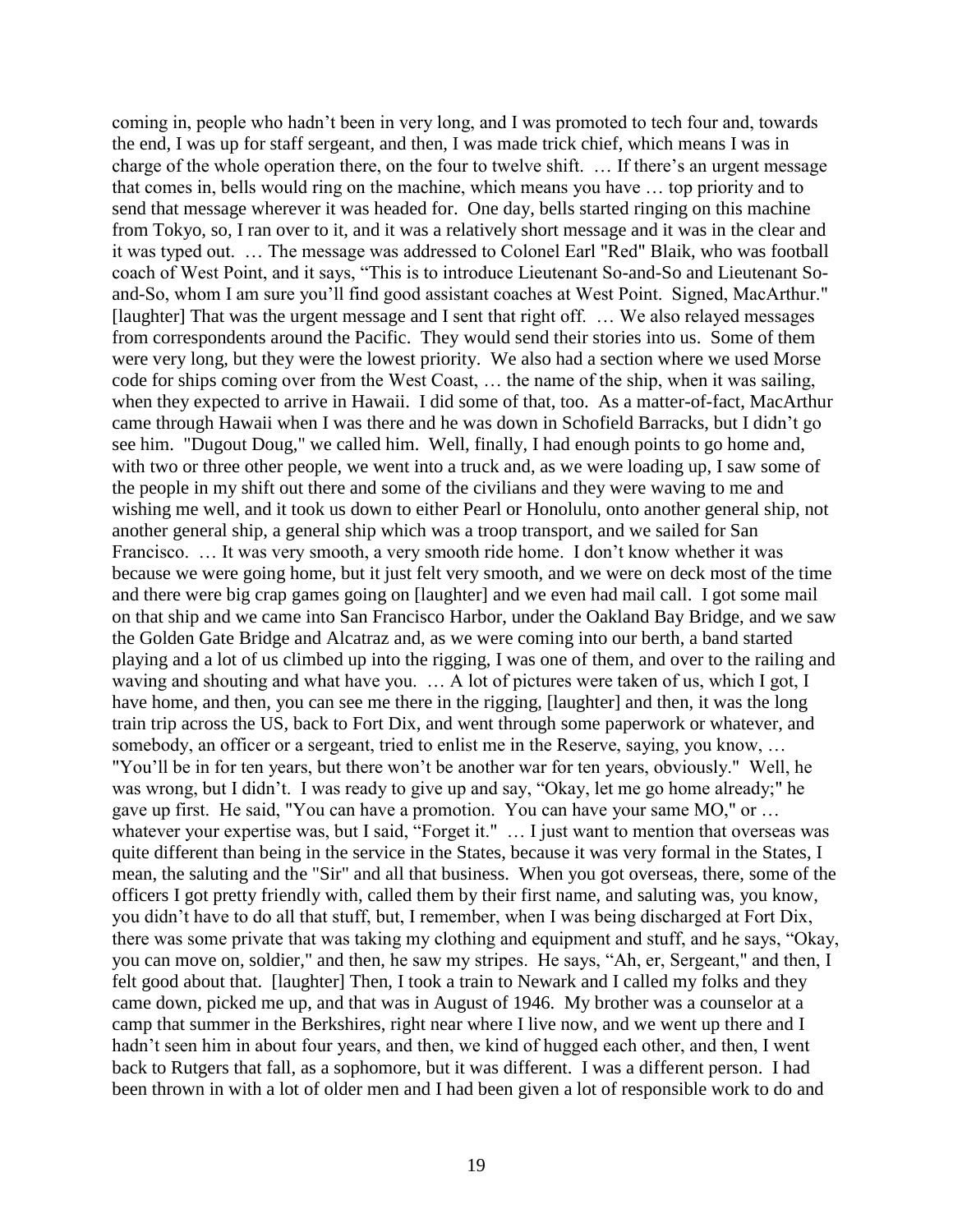my attitude was entirely different. What that means is, I really hit the books. [laughter] … I was in Pell Hall and I met some of the football players there, and then, I moved to my fraternity house, which was on George Street, and I was all the way on the top floor, where the ceiling was slanty, but I spent most of my time in there, studying, and instead of my disastrous first year, I made the dean's list the next three years.

# SI: Why did you join the fraternity?

AJ: … Well, I joined the fraternity because my brother was in a fraternity and I knew some of the guys and I thought, "Well, that's the thing to do," you know. You're rushed and, at that time, it was, you know, really, "Hey, great, you're in a fraternity," you know, to being asked to be in. I think, today, it's a bit different. I don't know if I would today, although I have lasting friendships from the fraternity to this day, many of them, and the guys I sit with in the football stadium every year are my fraternity brothers. There are pros and cons to the fraternity that I strongly feel about, but people that are rejected from fraternities, I feel badly for them, and I'm not sure whether it's really a good thing or not, but it was nice. I mean, … they're good guys, good people.

# SI: You also played sports.

AJ: I played intramural sports. I never was on any varsity team. I was never good enough to be on any varsity team. That was one of the advantages of being in a fraternity, that you had intramural sports, but I think there were other units that had sports, too, that weren't fraternities, but I played football, not tackle, but we blocked, and I played softball. … I was on the swimming team, played basketball, a lot of basketball, and that was all fun.

SI: You mentioned that you had changed after coming back from the service. How had Rutgers changed in those years?

AJ: Rutgers changed quite a bit, because [there were] a lot more guys on campus when I came back. There were just droves of people. I mean, everybody was back from service and, as a matter-of-fact, there was a guy in my outfit at the 3116th, I can't think of his name, but we used to call him Van, his last name was Van something, and I ran into him here, registering to come back, and we had a good little reunion. What else was different? Well, it was different in that there wasn't this total Army thing on campus. I mean, you'd see uniforms everywhere, guys going to school here, including myself, marching in the streets and there was a lot more school [spirit], a lot of *esprit de corps*, where there wasn't in my first year, and I met some of the football players and things had changed. … We didn't have physical education anymore. I had that as a freshman and, I don't know, it's more of a college atmosphere, so, it was great and I did well. … I did well socially, but … I was kind of a quiet guy. I was very shy, but I think the fraternity helped me there, because they had functions and I had to get a date, so, I did get dates and that was good. Some of my favorite profs were Mason Gross, of course, who I had for philosophy and who handed me my diploma at graduation, and ours was the first graduation in the stadium, and I also liked my German professor, Professor [Johannes] Nabholz, and I did well in German. I was almost fluent in German at that time. I liked everything about school. I just loved being here and, if I had my way, I'd be here forever as a student, taking every course that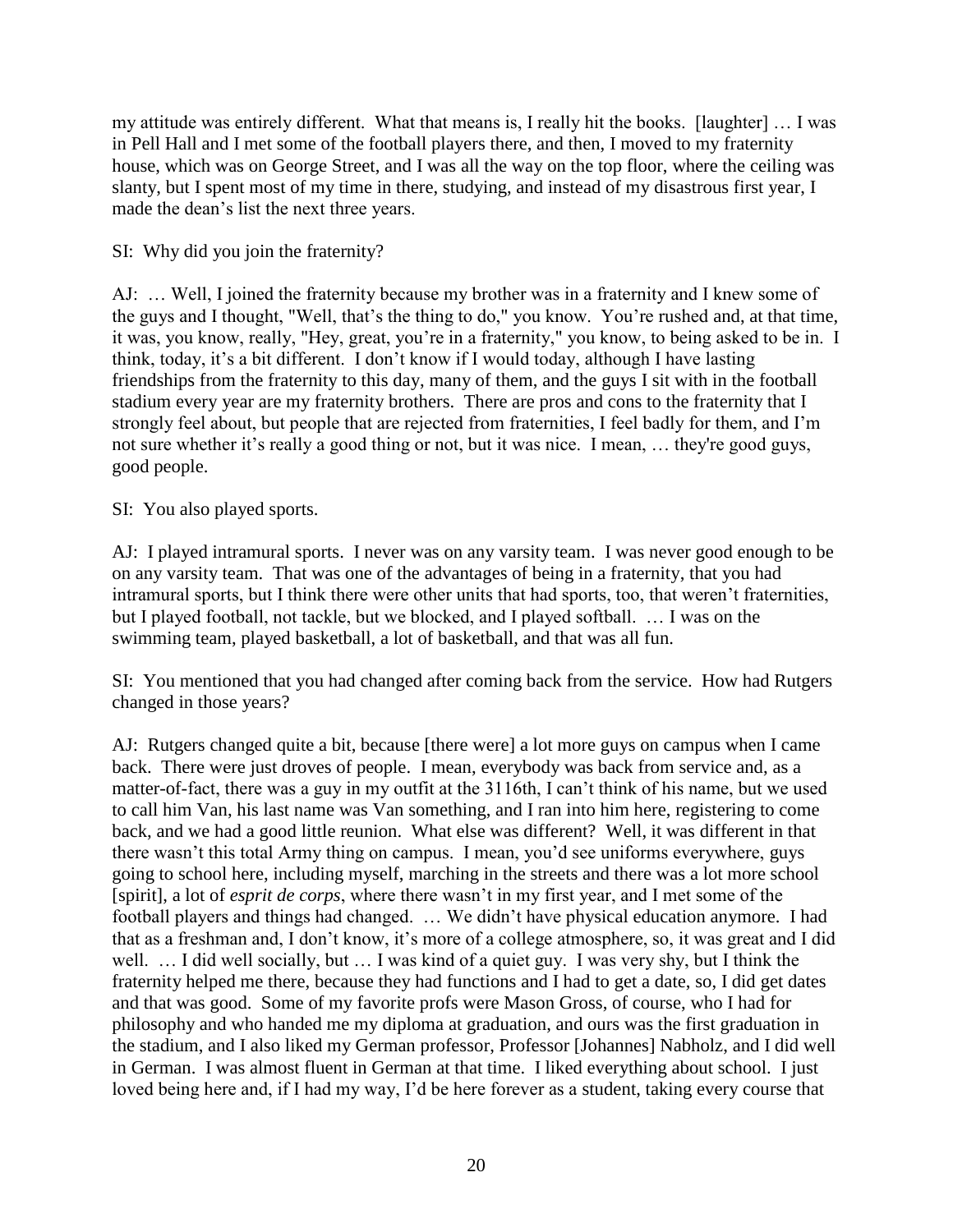was offered, except for the exams, maybe, [laughter] but graduation came. I applied to medical school, and so did a million other guys, and I didn't make it the first year, so, I applied to graduate school. I went to McGill in Montreal and I took graduate studies in zoology. I got a Masters of Science in zoology and did some experimentation in flower beetles, which were ravishing the Canadian flower industry. I also taught at McGill. I was a biology laboratory instructor and I made my tuition-plus and it was a great experience, being in Montreal. It was really cold [laughter] and I thought I would be headed for a career in zoology. I was arranging to be on a tour with National Geographic, either to South America or Africa, and I got a letter from the Chicago Medical School, who said, and I'm paraphrasing, that they couldn't take me the previous year, but they're still interested in me, "Would I come for an interview?" Well, I called my parents and I told them, "Look, I'm all set being a zoologist and I don't think I'm going to go for that interview." So, they said, "Okay." So, then, I got to thinking about it that afternoon. [laughter] I said, "If I don't at least go for this interview, I may regret it the rest of my life. I don't know what's going to happen, so, I'll go." So, I made arrangements at the airport, or at the ticket office, in Montreal. I got a ticket to fly to Chicago. I put a change of underwear in my overcoat and a toothbrush and I flew out of Montreal, in a snowstorm, headed for Chicago and I got talking to the fellow sitting next to me and he told me that he worked for a company that was making this new thing and it was the precursor to a chip. …

#### SI: A microchip? A transistor?

AJ: Yes, that was a transistor and he said, "It may pan out, some day." I said, "That's very nice, but what I really want to know is, where can I stay in Chicago?" and he told me the hotel to stay at and I did. I went over to the hotel, I forget the name, but it was the largest in the world at that time, [Conrad Hilton]. I think it's changed hands a few times and I went to the desk and asked for a room and I got a room and they said, "Where's your baggage?" I said, "Well, I don't have any baggage," [laughter] and they looked at me kind of funny. So, I went up to my room and this was a Sunday and the interview was the next morning, and I went to see an uncle of mine, a great-uncle, who lived in Chicago, and he didn't know I was coming and I surprised him and he fell all over me. At the interview the next day, at the medical school, which was across the street from Cook County Hospital, there were, perhaps, five professors sitting in a ring and I was in the middle and they all shot questions at me, some of them simultaneously. So, I was alert enough to pick out the questions I wanted to answer [laughter] and I did and, as a matter-of-fact, in the waiting room, I saw, perhaps, three or four people ... I had known from Rutgers, who were waiting for interviews. So, I went back to Montreal and, a week later, I got a letter accepting me, and so, I said, "I'm going to go. I'm going to go to medical school," and I did. I got a diploma from McGill and, that summer, I worked in a day camp in Paterson, at the Y. We had all our stuff. The day camp was in the building itself. Occasionally, we had … excursions to other places and … I had a group of kids that were, perhaps, eight years of age, eight-year-old boys, and … I named our section the Waksmans [laughter] and I even wrote a song about it. … We wrote a letter, the kids wrote a letter to Dr. Waksman here at Rutgers, telling him that they are named after him, would he come visit? Well, as expected, he said he was too busy, but he appreciated it and signed his name to the letter, so, that was nice. So, after that summer, I started medical school and … we went through summers. … We had one summer off, but we went through the summers. We were on the quarter system. In my class, in medical school, we had several guys, maybe three, that I had known at Rutgers, maybe four guys, and, … also, one in the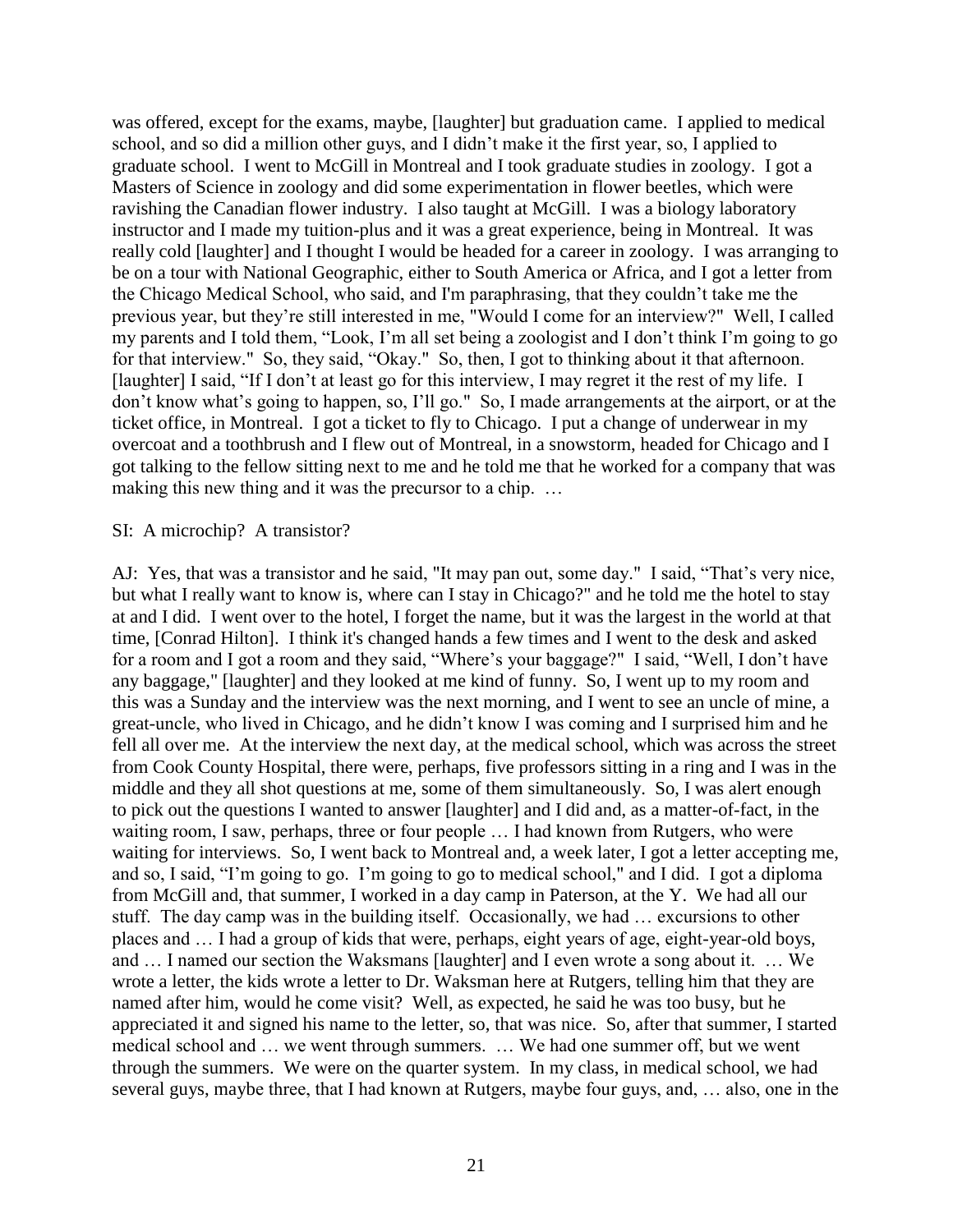class ahead of me, and it was a tough school, very tough, and we had an anatomy exam, my first exam was an anatomy exam, and, that night, I phoned my folks and I said, "It looks like I'm flunking out, because I don't think I … passed that." Well, the next day, we got our grades and I was the second highest in the class. I could hear my father cheering at the other end. [laughter] I went through four years. I visited my uncle frequently during those four years. His wife had Parkinson's and she was deteriorating, but it was a very intensive four years of school and we learned a lot and it was good training. I delivered about fifteen babies there, as a senior, in the middle of Chicago. … The Chicago Maternity Center was in the middle of town and we took care of patients; … there was no room for them in the hospitals, so, we delivered them at home. They don't have that anymore, but it was in the middle of winter and I delivered a number of babies and I had one bad case, which I almost lost, but it turned out okay, and a lot of experiences there. I was an extremely squeamish guy as a teenager and I didn't know what would happen when I started seeing blood. The first two years in medical school are spent mostly in [the] classroom or in the dissecting room or in the laboratories. The last two years are spent in the hospitals. Well, my first experience in a hospital, in surgery, I told the resident there, "Please, keep an eye on me; I don't know what's going to happen to me once I start seeing blood," and it was a total mastectomy that I was going in on, and he started the operation, and the surgeon started explaining what he was doing and why he was doing it, and I became so interested in that, nothing phased me. I mean, there's blood all over the place, but it didn't bother me at all and I could see the resident looking in through the little glass circular window outside the operating room and I went like that, [Dr. Jacoby makes a thumbs-up gesture], something like that, you know, thumbs up, and, from then on, I was okay. I never had any trouble. In my junior year, I was outside school, it was in the middle of winter, and somebody hit me in the head with a snowball [laughter] and I turned around and there was one of my classmates on the other side of the street, laughing. So, I reached down and grabbed some snow, started making a snowball, and I was standing on some ice. I did a big baseball wind up and I threw it at him and, at the same time, I must have twirled in the air, because I came right down on my ankle and broke my ankle. [laughter] Well, they carried me over to the hospital and took X-rays. They put a cast on me, gave me crutches and I went back to school, to … this small amphitheater and, as I walked in on crutches, everybody stood up and cheered. Well, I was a real hero at that time, except, that night, it hurt like hell, [laughter] but that healed, and I went to the library, to the medical library, took a book out on fractures, to see if this thing was going to heal properly and the book was so interesting, I read the whole book, and I thought, "Gee, maybe I should go into orthopedics. I like this stuff." … In our senior year, … you take your choice of … what you're interested in, what you want to study at the hospital for a few weeks. Some people took gynecology, some took pediatrics, well, I chose orthopedics. This was at Cook County Hospital and the residents there … became interested in me and showed me a lot of stuff and I thought, "Okay, this is for me," and that's how that all started. … From there, I went to New Jersey, to the Veterans Administration hospital in East Orange, and I took a residency, oh, I'm sorry, no, I didn't go there. I went to New Jersey, yes, but I went to Beth Israel Hospital in Newark, where I did a rotating internship for a year, and that was a very busy hospital and we did a lot of stuff there, and I also got married that summer to a girl I met in Chicago, who was from New York, [laughter] and, as I say, Beth Israel is a very busy place and it was a rotating internship, and I did everything there. … I applied for residency in orthopedics. … Orthopedics, you had to have a year of general surgery, plus, three years of orthopedic surgery. So, I went to the Veterans Administration hospital in East Orange, New Jersey, for general surgery, which was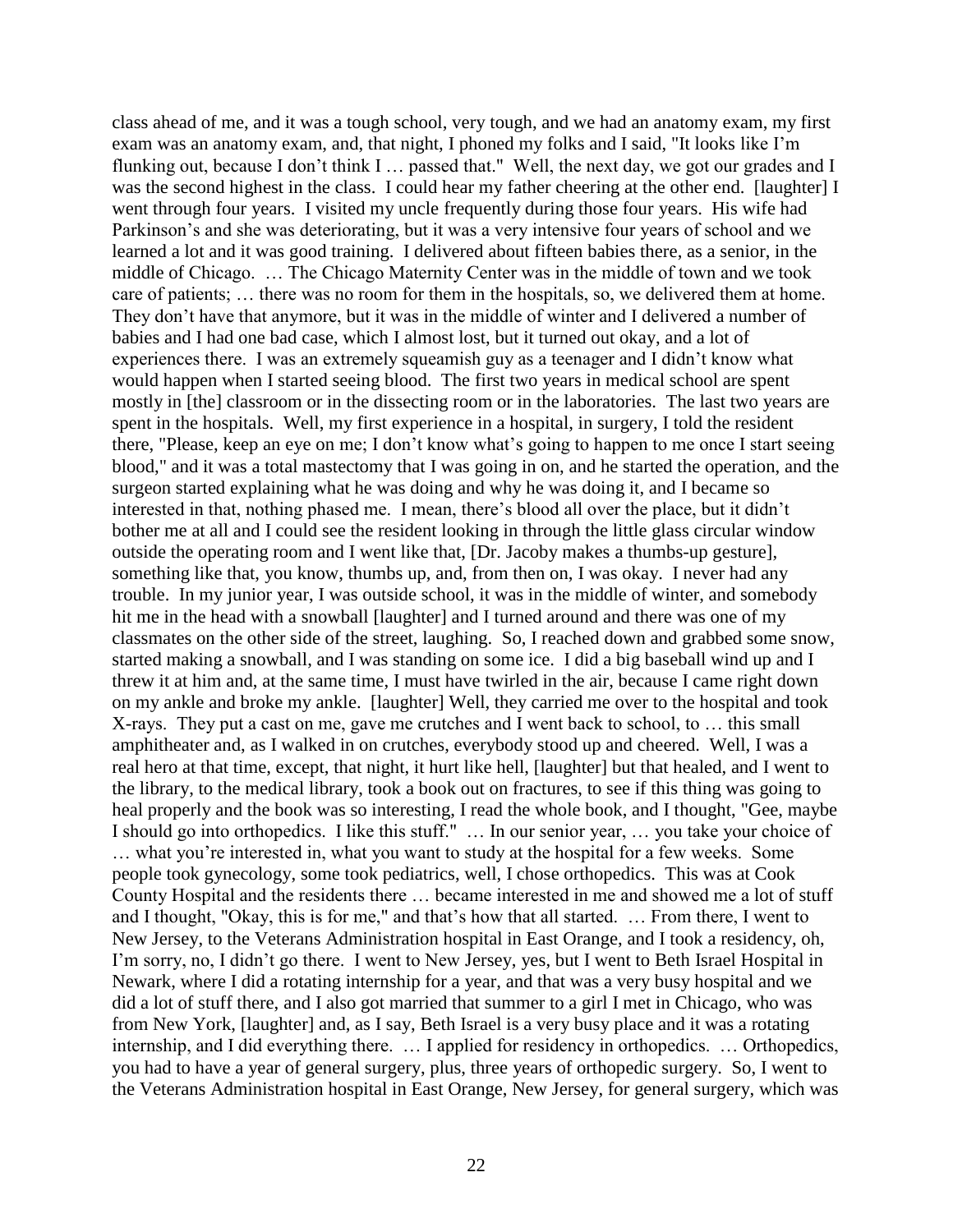very good, because they had excellent surgeons there, career surgeons, who worked just at the hospital, very fine people, and I did a lot of surgery there. I did all the amputations at that hospital for one year and a lot of skin grafting, hernias, gall bladders, all kinds of stuff, and the instruction was good, and I lived nearby in Irvington, and they were going to start up an orthopedic residency there, but it fell through. So, I applied to [the] Hospital for Joint Diseases in New York City, which was one of the top orthopedic training centers in the country or the world, and I was accepted and one of my close friends from medical school also was accepted and went through three years of orthopedic surgery there, which was very intensive, very busy. You did a lot of stuff, mostly post polio ...

--------------------------------------END OF TAPE TWO, SIDE ONE-------------------------------------

SI: Please, continue.

AJ: We did mostly post polio paralyses and fusing bones in the foot and transposing tendons and things like that. There was a lot of bone tuberculosis, especially in the spine, that we did. All that stuff, we don't see today, fortunately. … I spent some time at Morrisania Hospital for fractures, because we didn't have an active emergency room, and I did fractures there, and I also went to Beekman Downtown Hospital in lower Manhattan, and they had a lot of industrial accidents there, and then, … after training at Hospital for Joint Diseases, I went out to New Jersey to Pascack Valley Hospital in Westwood, which … had just opened. It's a brand-new hospital and I was the only orthopedist. They had two covering orthopedists in Hackensack, but it was a great distance for them. So, I was welcomed and I opened my office and, that first year, I may be exaggerating a little bit, but I don't think so, I made a hundred dollars for the whole year. [laughter] The office, which I shared with a general surgeon, I rented for two hundred dollars a month and I think I took in a total of twenty-five hundred dollars that year, simply because most everybody was oriented towards Hackensack Hospital and we were new kids on the block and we were suspect. … I typed up all my reports, I answered the phone, I took the Xrays, I developed them. I took calls at the emergency room and, the second year, I took in a partner … who was one of my classmates at Joint Diseases and who had gone up to Boston, but was unhappy up there, so, he came down. I told him, "We'll starve together," but our practice grew at that time and we were doing pretty well. … I'm glad of my humble beginnings, because I hear, today, of guys getting out of training and going directly into a group and, their first year, making a hundred to one hundred-and-fifty thousand their first year. I made a hundred dollars. So, I did okay and our practice grew and I disassociated myself with my partner. … I didn't feel that he was really working the way he should and I took in somebody else, from the Mayo Clinic, and before you know it, we had four guys working together and … we did a lot of things. In 1971, there was the total hip replacement that was invented by [Sir] John Charnley in England. We were not allowed to do it in this country, because the cement that was used was not yet cleared by the FDA. However, I and another fellow from Joint Diseases went over to England and worked with Dr. Charnley for about ten days and I saw nineteen total hips done and I could do it in my sleep. I came back and went to the FDA, said it was okay. We started doing total hips and I remember the first one I did. Did you want me to go into this?

SI: Oh, yes, please.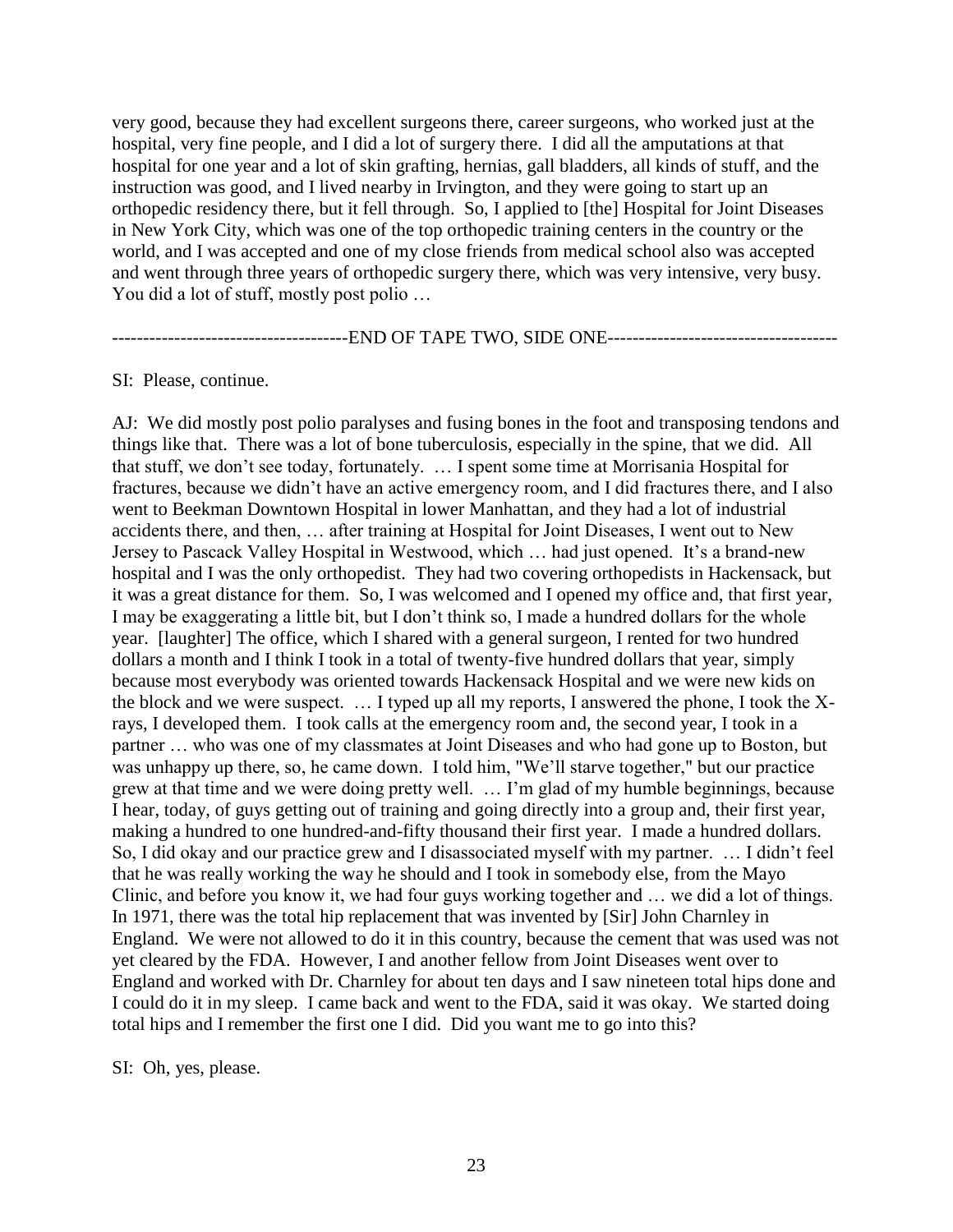AJ: The first one I did, the gentleman, in his late seventies, came into my office, bent over, in a lot of pain, who had a terribly arthritic hip and he said, "Can you help me?" and I said, "I'll try," and I told him about this new operation and he said he was all for it. So, I did him. It took me, like, five or six hours and the outcome was that he could walk erect, pain free, and several years later, … the internist who referred him told me that I killed him, because the man moved down to Florida and felt so good that he was walking up and down the beaches and, finally, died of heart failure. [laughter] Well, we did ... total hip replacement. Then, the Swiss came out with a new type of fracture surgery. So, I went to Switzerland and learned how to do … their surgery with metal implants and all sorts of things, which is still in use today, very much so, and we did that, the ASIF system. … Then, people started doing … arthroscopies, putting a tube into a knee and instruments, and doing everything through a tiny, little hole in the knee and, of course, we didn't learn how to do that. I mean, in residency, I didn't do any of that, nobody did. So, I went around the country, took courses in how to do that. Now, today, all the kids in residencies are learning that and they're doing it very well, too. They're very well trained, the people coming out today, I feel.

SI: It seems as though the technology associated with orthopedic surgery has changed a great deal, particular with the micro-cameras and so forth.

AJ: Well, technology in orthopedic surgery changed, but technology in all phases of medicine has changed. There's been a tremendous explosion of knowledge and new things in medicine in the past fifty years that is just unbelievable and it's still going on today and, you know, when I started orthopedics, there was a one-volume orthopedic book that is now, like, five volumes, plus. There are so many other books that people are now specializing in knees, in joint replacement, in backs. There are some ankle and foot surgeons. You just can't do everything and know everything, so, this is good.

SI: Concerning the total hip replacement, did you actually report to the FDA? Were you a part of that process?

AJ: Oh, no, no. … This was going on, there were studies going on by the FDA and other centers in the US, and this operation was being done in Europe. Thousands had been done in Europe, but we were always the slowest, not only in the cement but other things, medications, for instance. I think they've speeded it up now.

SI: You think the government regulations have …

AJ: … Have loosened up. Yes, they did hinder it, at that time, sure, absolutely.

SI: Is there anything else that you would like to mention about your career?

AJ: Well, lots of things.

SI: Would you like to say something about your family?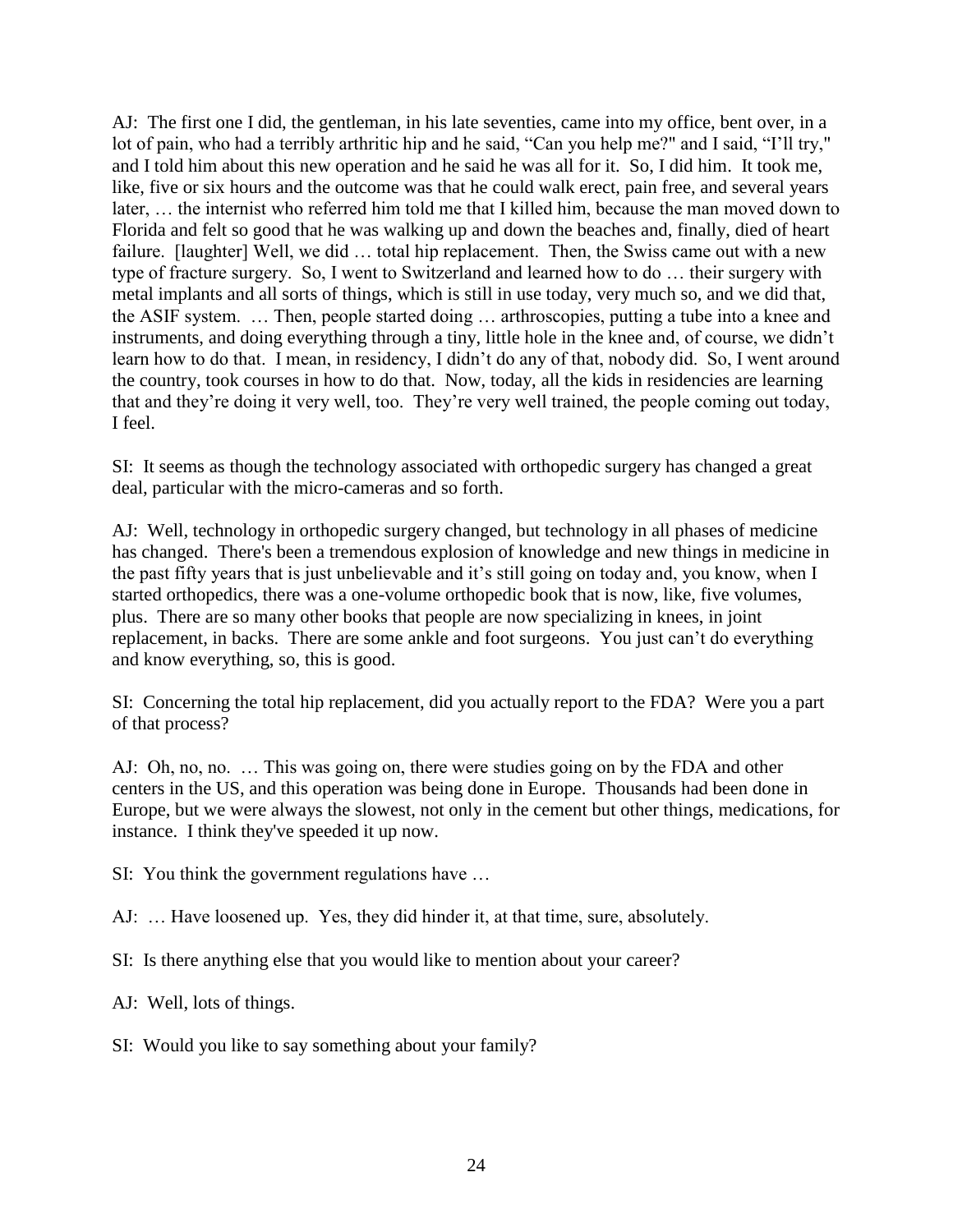AJ: Well, family, incidentally, my brother, who was a Rutgers grad, became class correspondent for a number of years and was very active in alumni affairs, who was well-known at Rutgers, developed a brain tumor and died some twenty years ago, and, at his death bed, I read him the citation from Rutgers making him a Loyal Son and he smiled at that. He was very touched. I have three children, ... boy, girl, boy. My oldest son went to the University of Miami, my daughter went to Skidmore and my younger son went to Syracuse. So, he rooted for Syracuse, the other boy rooted for Miami, I root for Rutgers. We were all independent, so, now, we're all in the same Big East. So, it's quite a rivalry. My older son is manager of the Nuclear Medicine Department of Piedmont Hospital in Atlanta. My younger son is an electronic engineer and he worked for IBM for a number of years, but is now laid off, with some fifteen thousand other workers, and my daughter works for a company. … She was a bank officer for many years, but works for a company right here in Secaucus that arranges meetings and seminars for doctors and pharmaceutical houses. My wife was a graduate of the National College of Education, and it is now called [National]-Louis University, and was a teacher and worked on the planning board in our town of Old Tappan, New Jersey, and the zoning board and worked in the library, and then, became manager of a state legislator, John Rooney, managed his local office up here, up in Bergen County. I ran for the school board and was on the school board in my town for ten years, became president of the Board of Education. So, we were pretty well-known in town. Today, my wife, do you want me to go into this?

SI: Sure.

AJ: I live in Florida, Sarasota, Florida. I also live in Berkshire County in Massachusetts in the summer time. My wife works for [the] Sarasota County Arts Council, or volunteers there, I should say, and I work in a clinic there, the Senior Friendship Clinic; … we deal with elderly, indigent patients. This is a free clinic. I also work at the Mote Marine Laboratory and I am on the stranding team and we take in dolphins that have died, [were] stranded and died, and we do necropsies on them to determine cause of death, whales and dolphins, and I'm also doing research on dolphins. I also go to three hospitals every week for their clinical conferences. I'm taking violin lessons and, this year, will be playing in a string ensemble in Sarasota.

SI: You are very busy.

AJ: Let's see, what else do you want me to talk about?

SI: How did you become involved in the marine biology?

AJ: … Okay, I got a call one day in my clinic asking me if I would work there and I said, "Would I?" I just love that place. It is a big complex in Sarasota and it's growing every year. They have … all kinds of world famous scientists working there on various projects. It is the best-known shark investigative center in the world. They do things like red tide and all sorts of marine animals, sea turtles and things like that. I work with the marine mammal section, … which includes manatees and dolphins and whales. As a matter-of-fact, we have two captive whales right now in our tanks. They are ... small whales, so, they don't really fill the tank. ... I work with the scientists there and … I work there one day a week, plus, I'm on call. Whenever we get a stranding, they call me in and how did I get there? Well, I got a call at my clinic one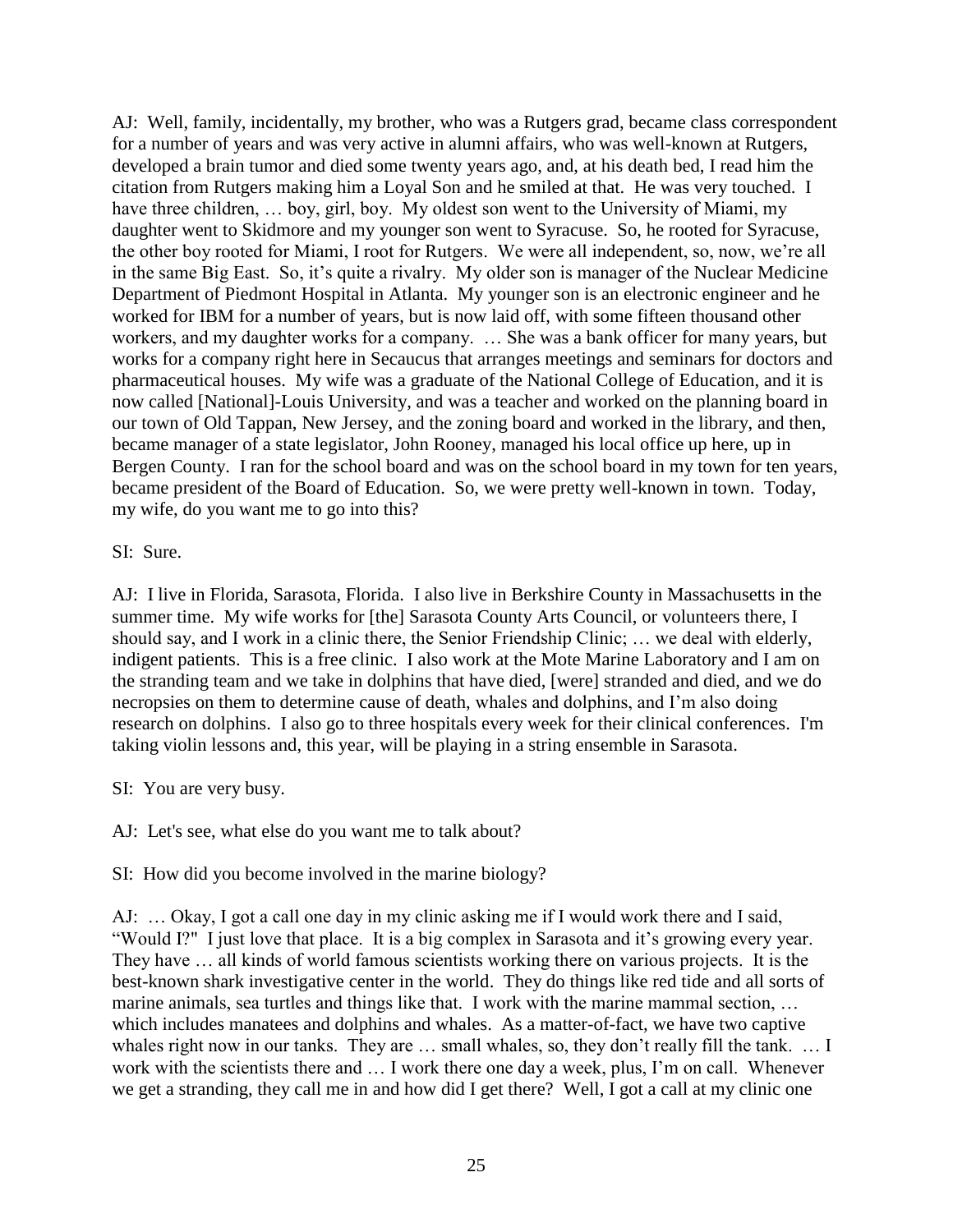day, I think I said this, … "Would I work there?" Somebody recommended me. … We have a big aquarium there and it's a great place for kids to go to. They have busloads of people, of school kids, coming in every day and people come in and pay to go through our aquarium and exhibits. So, it's quite a well-known place and getting bigger every year.

SI: Is there anything else that you would like to add? You spoke in great detail, so that really lessened my load. [laughter]

AJ: Well, what would you like to talk about?

SI: Whatever you would like to put on the tape.

AJ: Well, several years ago, we visited Prague on our Eastern Europe tour and somebody told me that they saw a violin for sale in a window at a store and they told me where the store was and we were having lunch at the castle at that time. So, the rest of the group went back to the hotel and my wife and I made our way through the castle and outside, and we saw some cars with flashing lights come up ... and through the gate of the castle, and, in the courtyard, who do I see but President [Vaclav] Havel of the Czech Republic and he is greeting the prime minister of some country, I don't remember, and so, I took a number of pictures of him. Then, we went up the street and we found this little store and, sure enough, there's a violin in the window, and I was looking for a violin. I never played a stringed instrument before. As I told you before, I played clarinet, … but I was fascinated with stringed instruments, because we see a lot of the Florida West Coast Symphony and, also, Tanglewood, up in the Berkshires, where my wife ushers, at Tanglewood. … We see about sixteen concerts every summer and I went in the store and he brought out this violin and it was eight hundred-some-odd dollars. I said, "Forget it." I said, "Do you have anything cheaper?" So, he went to the backroom, brought out a bunch of violins in the three hundred dollar range and I picked one out and I brought it back and I took it over to a string place in Amherst, Massachusetts, and they fixed it up for me. It was about a hundred years old. They put [in] a new bridge and a new sound post and new strings, and so forth, and I bought a bow and they appraised the violin for me for fifteen hundred dollars. So, I was happy about that. I brought it down to Florida and I had one of the first violinists at the Florida West Coast Symphony give me lessons. So, I started taking lessons and I've taken lessons since and I thought I'd never be able to play it, because it's such a complicated, difficult instrument, which made it more interesting for me, and, now, I'm playing, I think, fairly well and I love it. It's just great. I play a lot of tennis. My wife plays every day and I've just started playing golf again and I'm having a great time with it. …

SI: Well, I am out of questions.

AJ: Okay. …

SI: This concludes an interview with Dr. Arthur Jacoby on October 12, 2002, in New Brunswick, New Jersey, with Shaun Illingworth. Thank you.

AJ: Okay, terrific.